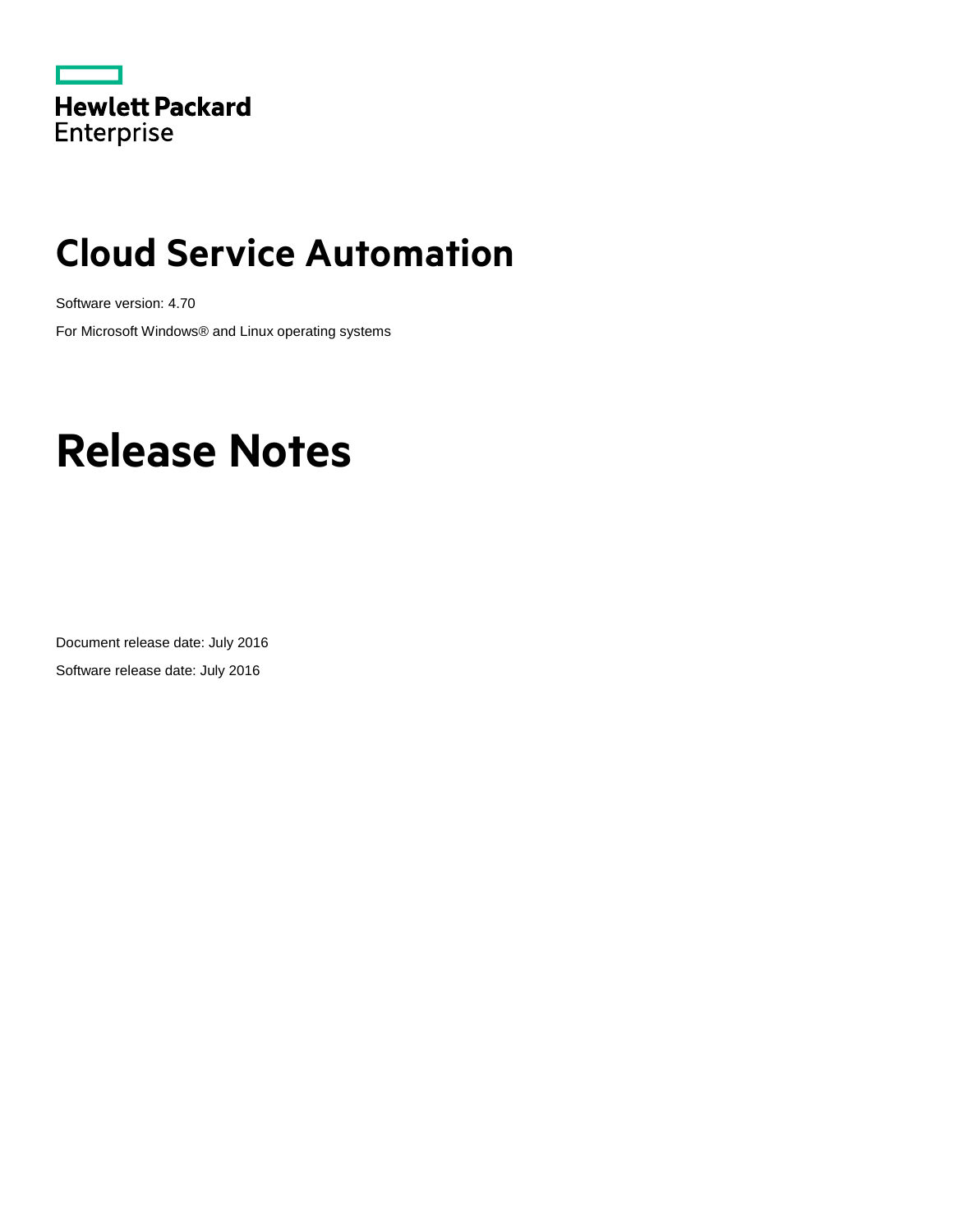### **Contents**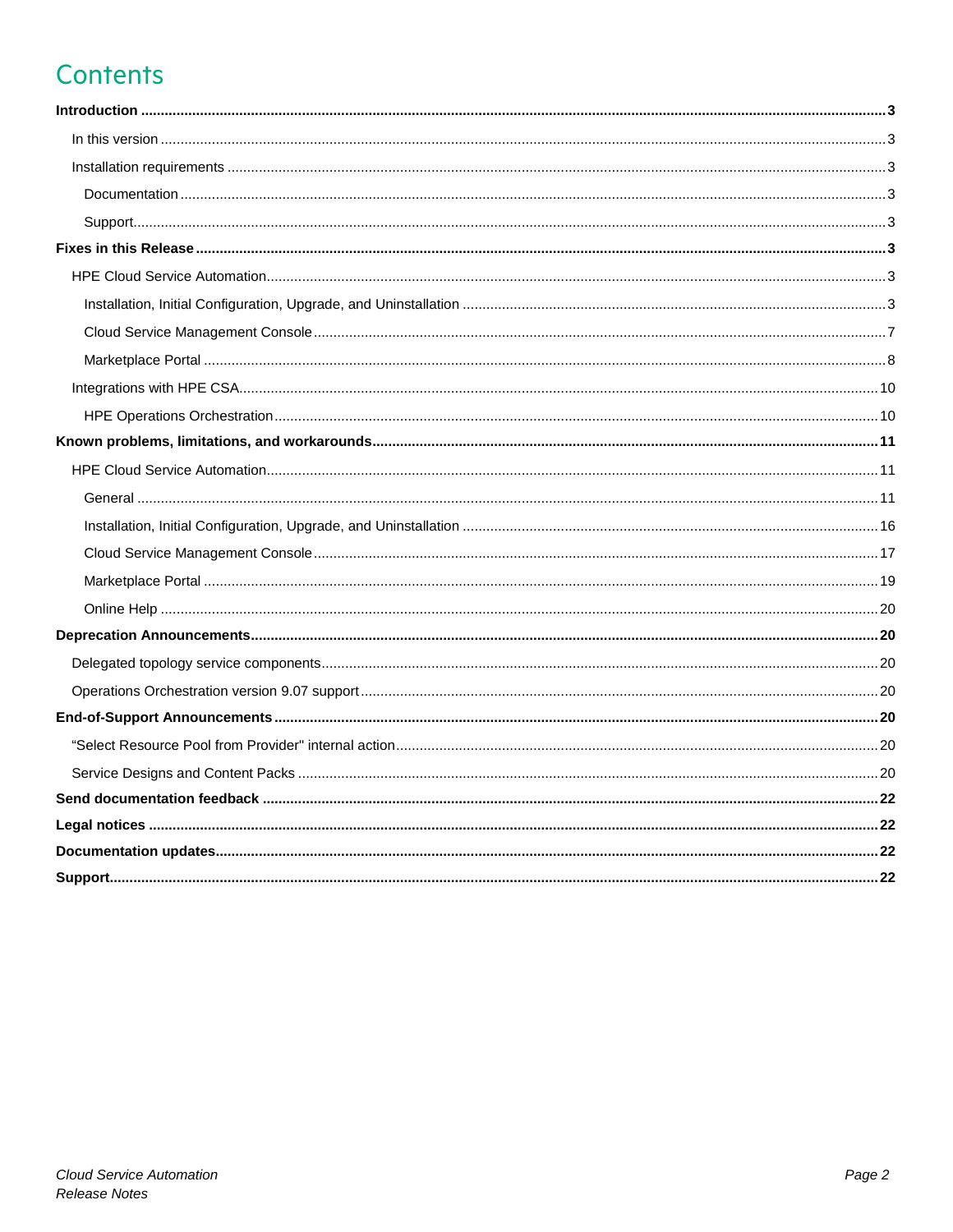# <span id="page-2-0"></span>Introduction

This document provides an overview of the changes made to Hewlett Packard Enterprise Cloud Service Automation (HPE CSA) for this release. It contains important information not included in the manuals or in online help.

## <span id="page-2-1"></span>In this version

HPE Cloud Service Automation (HPE CSA) provides software to integrate specific Hewlett Packard Enterprise products for the purpose of delivering and managing automated services in a cloud computing environment. For more information about integrated products, see the *HPE Cloud Service Automation Solution and Software Support Matrix*.

To ensure the performance and stability of the HPE Cloud Service Automation environment, complete the following tasks before installation begins:

Review supported hardware and software for each component product in order to meet the minimum installation requirements.

Make sure the relevant patches and hot fixes to the patch releases are applied to the component products.

Review the release notes for each component product to be aware of additional changes or restrictions.

## <span id="page-2-2"></span>Installation requirements

Installation requirements are documented in the *HPE Software Cloud Service Automation Solution and Software Support Matrix*. Instructions for installing HPE Cloud Service Automation are documented in the *HPE Cloud Service Automation Installation Guide*.

## <span id="page-2-3"></span>Documentation

To access HPE CSA documentation and white papers, go to the following URL and sign in or register:

<https://softwaresupport.hpe.com/>

Use the Search function at the top of the page to find documentation, white papers, and other information sources.

## <span id="page-2-4"></span>Support

Visit the Hewlett Packard Enterprise Software Support Online web site at [https://softwaresupport.hpe.com/.](https://softwaresupport.hpe.com/)

To learn more about using the customer support site, go to:

[https://softwaresupport.hpe.com/documents/10180/14684/HP\\_Software\\_Customer\\_Support\\_Handbook/](https://softwaresupport.hpe.com/documents/10180/14684/HP_Software_Customer_Support_Handbook/)

# <span id="page-2-5"></span>Fixes in this Release

## <span id="page-2-6"></span>HPE Cloud Service Automation

### <span id="page-2-7"></span>Installation, Initial Configuration, Upgrade, and Uninstallation

The IDM applicationContext.properties file has unused properties defined

|                | QCCR1D204074                                                                                                    |
|----------------|-----------------------------------------------------------------------------------------------------------------|
| <b>Problem</b> | Within the IDM .war file, the applicationContext.properties file has the following<br>configuration properties: |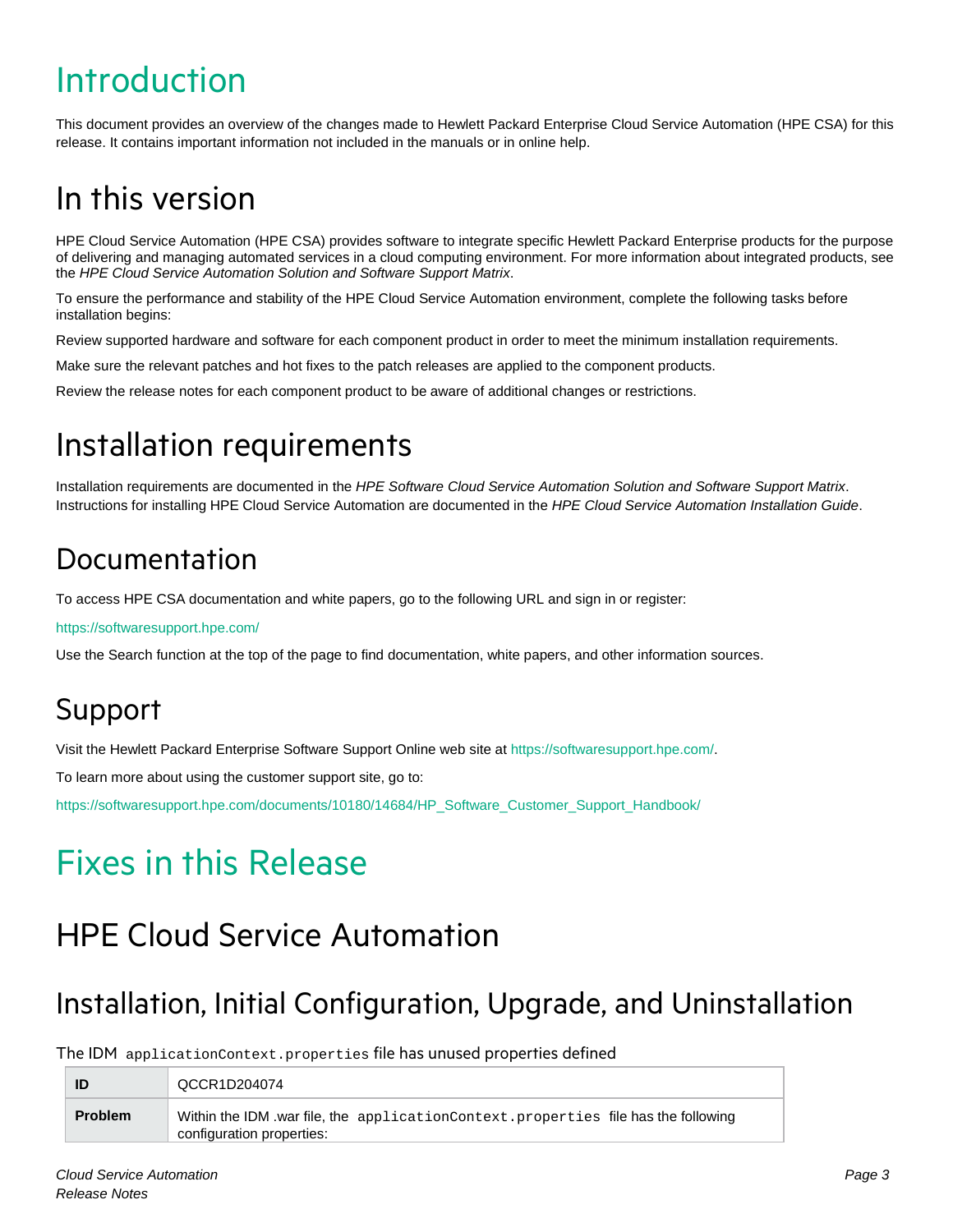#### Request Subscription API calls that function in CSA 3.2 that do not work in CSA 4.5.

|                | QCCR1D213372                                                                        |
|----------------|-------------------------------------------------------------------------------------|
| <b>Problem</b> | Request Subscription API calls that function in CSA 3.2 that do not work in CSA 4.5 |

#### CSA does not accept LW-SSO tokens from other products

| ID             | QCCR1D217765                                                                                                                                                                                              |
|----------------|-----------------------------------------------------------------------------------------------------------------------------------------------------------------------------------------------------------|
| <b>Problem</b> | When trying to login to the CSA MPP with a token provided by Asset Manager or Service<br>Manager, a blue login pop-up screen is presented.                                                                |
|                | Valid credentials are not accepted and the <b>idm-service</b> log lists the following error:<br>2015-11-17 16:06:16,192 [default task-20] ERROR<br>com.hp.ccue.identity.filter.hpsso.HpSsoFilter - Tenant |

A security warning is displayed about an Operations Orchestration (OO) upgrade when a new embedded OO is installed

| ID             | QCCR1D218563                                                                                                                                                        |
|----------------|---------------------------------------------------------------------------------------------------------------------------------------------------------------------|
| <b>Problem</b> | In a CSA Linux installation, if you choose to use an existing OO installation, and then to use<br>embedded OO instead, the following security warning is displayed: |
|                | HPE Recommends to upgrade to HPE 00 10.50 to have more secure CSA-00<br>integration.                                                                                |
|                | This security warning is redundant.                                                                                                                                 |

The HPE Single Sign-On (SSO) between CSA 4.60 and Standalone OO 10.50 is not established during an upgrade from CSA 4.20 Patch 2 to CSA 4.60

| ID             | QCCR1D218817                                                                                                                                                                                                                                                                                                                                                                                                                                                                                                                                                                                                                                                                                                                                           |
|----------------|--------------------------------------------------------------------------------------------------------------------------------------------------------------------------------------------------------------------------------------------------------------------------------------------------------------------------------------------------------------------------------------------------------------------------------------------------------------------------------------------------------------------------------------------------------------------------------------------------------------------------------------------------------------------------------------------------------------------------------------------------------|
| <b>Problem</b> | HPE SSO is not established when upgrading from a previous CSA version, and only when SSO<br>between CSA and OO was enabled and is using the default <b>initString</b> . There is a new security<br>enhancement during which the upgrade detects that the <b>initString</b> used for SSO<br>communication is the default <b>initString</b> . In this case, the <b>initString</b> is regenerated in CSA side<br>and an attempt to change the <b>initString</b> is made in OO. In the first part of this attempt, CSA<br>asks OO whether SSO is already enabled. If the response is yes, CSA does not change SSO<br>because that could break the SSO already enabled in OO.<br>For example, external OO can be configured to use SSO with other products. |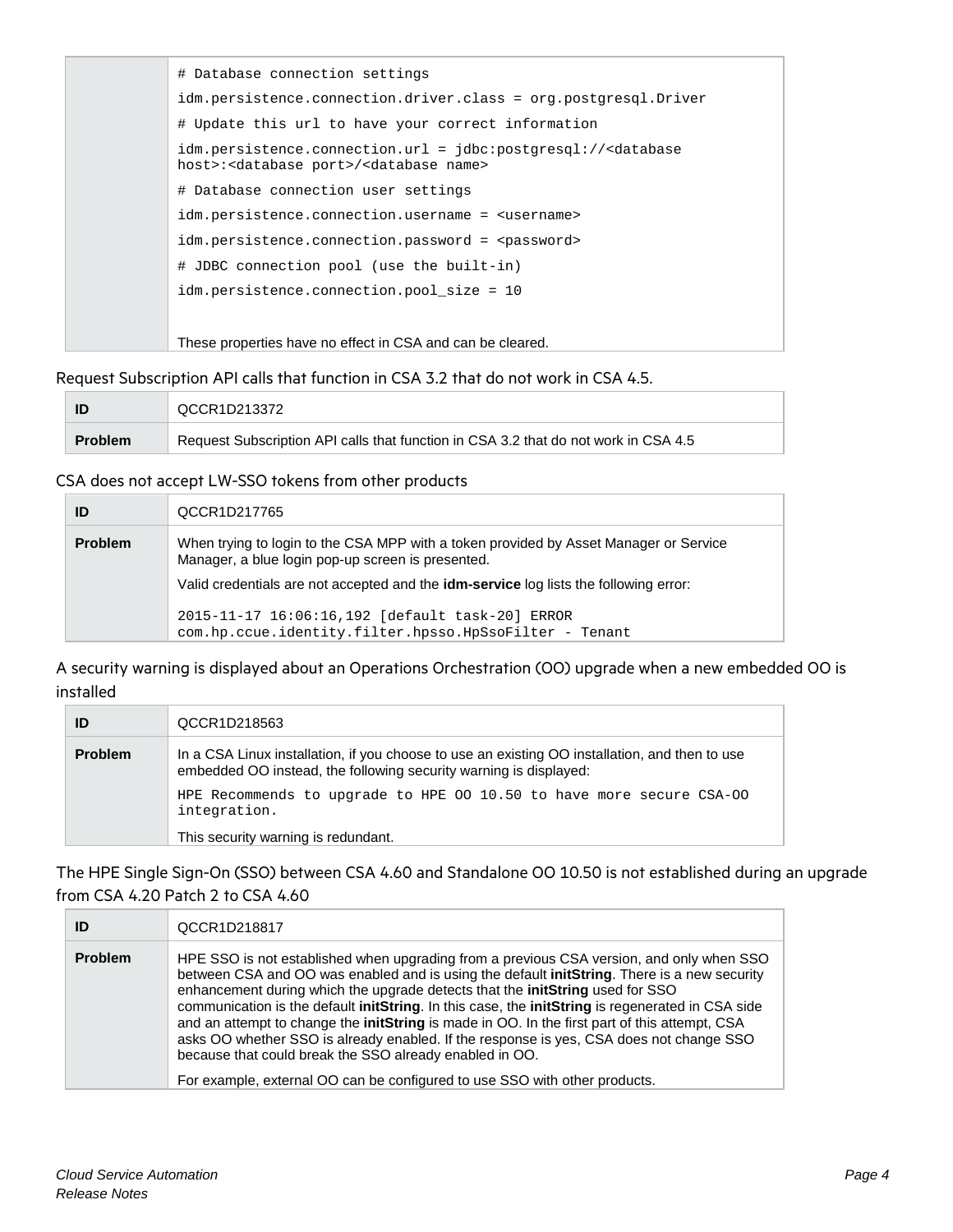Windows error message that the Welcome.html file cannot be found during external MPP upgrade is displayed

| ID             | QCCR1D218882                                                                                                                                                   |
|----------------|----------------------------------------------------------------------------------------------------------------------------------------------------------------|
| <b>Problem</b> | When upgrading external MPP on a Windows environment, you may see a warning at the end<br>of the installation that Windows cannot find the Welcome, html file. |

vCenter Compute with Basic Options CSL design's MPP notification on deployment or change in subscription is not done cleanly

| ID             | QCCR1D219104                                                                                                                                                                                         |
|----------------|------------------------------------------------------------------------------------------------------------------------------------------------------------------------------------------------------|
| <b>Problem</b> | When upgrading from CSA 4.50 to CSA 4.50 Patch 1 to CSA 4.60 using external OO<br>10.20.0001, the notification list header includes the subscription name, but not under the<br>Subscription column. |
|                | This is because the OO base content pack does not have the current updates required to work<br>correctly with CSA 4.60.                                                                              |
|                | Resolution to this is to load oo10-csa-integrations-cp-4.50.0000.jar manually. This<br>version of the content pack includes a defect fix that addresses this issue.                                  |

Foundation-based bootstrap customizations made to IDM login page do not work with CSA 4.6

|                | QCCR1D219223                                                                                                                                     |
|----------------|--------------------------------------------------------------------------------------------------------------------------------------------------|
| <b>Problem</b> | Custom themes for the portal login screen created in releases prior to CSA 4.6 no longer<br>function and the appropriate locations have changed. |

#### After upgrading from CSA 4.20 Patch 2 to CSA 4.60, service offerings created prior to CSA 4.x are not displayed in CSA 4.6 MPP dashboard Browse catalogs

| ID             | QCCR1D219249                                                                                                                                                                                                                                                                                                                                          |
|----------------|-------------------------------------------------------------------------------------------------------------------------------------------------------------------------------------------------------------------------------------------------------------------------------------------------------------------------------------------------------|
| <b>Problem</b> | After upgrading from CSA 4.20, CSA 4.20 Patch 1, CSA 4.20 Patch 2, CSA 4.50, or CSA 4.50<br>Patch 1 to CSA 4.60, service offerings that were created prior to CSA 4.x are not displayed in<br>CSA 4.60 MPP dashboard Browse catalogs. These offerings are shown in the CSA 4.60 SMC<br>catalog offerings, and in the CSA 4.20 MPP dashboard catalogs. |

Upgrade from CSA 4.2 to CSA 4.6 completes successfully but a FileNotFoundException error is displayed in the install error log

| ID             | QCCR1D219349                                                                                                                                                                                                             |
|----------------|--------------------------------------------------------------------------------------------------------------------------------------------------------------------------------------------------------------------------|
| <b>Problem</b> | Upgrade from CSA 4.2 to CSA 4.6 completes successfully, but the CSA Install_Error log file has<br>the following error message: ERROR : HPE OO import cert: Cannot read specified<br>file .java.io.FileNotFoundException. |

Uninstallation of CSA 4.6 that was upgraded from 4.2 with embedded OO does not uninstall OO when both products are installed in non-default folders

| ID             | QCCR1D219454                                                                                                    |
|----------------|-----------------------------------------------------------------------------------------------------------------|
| <b>Problem</b> | After upgrading of CSA from 4.2 to 4.6 with embedded OO, OO is not uninstalled during<br>uninstallation of CSA. |

#### Confirmation message modified to alert users during cancel subscription

| ID             | QCCR1D219681                                                                                                                                                    |
|----------------|-----------------------------------------------------------------------------------------------------------------------------------------------------------------|
| <b>Problem</b> | End user needs detailed warning message during subscription cancellation. As a solution,<br>provided detailed message warning when subscription gets cancelled. |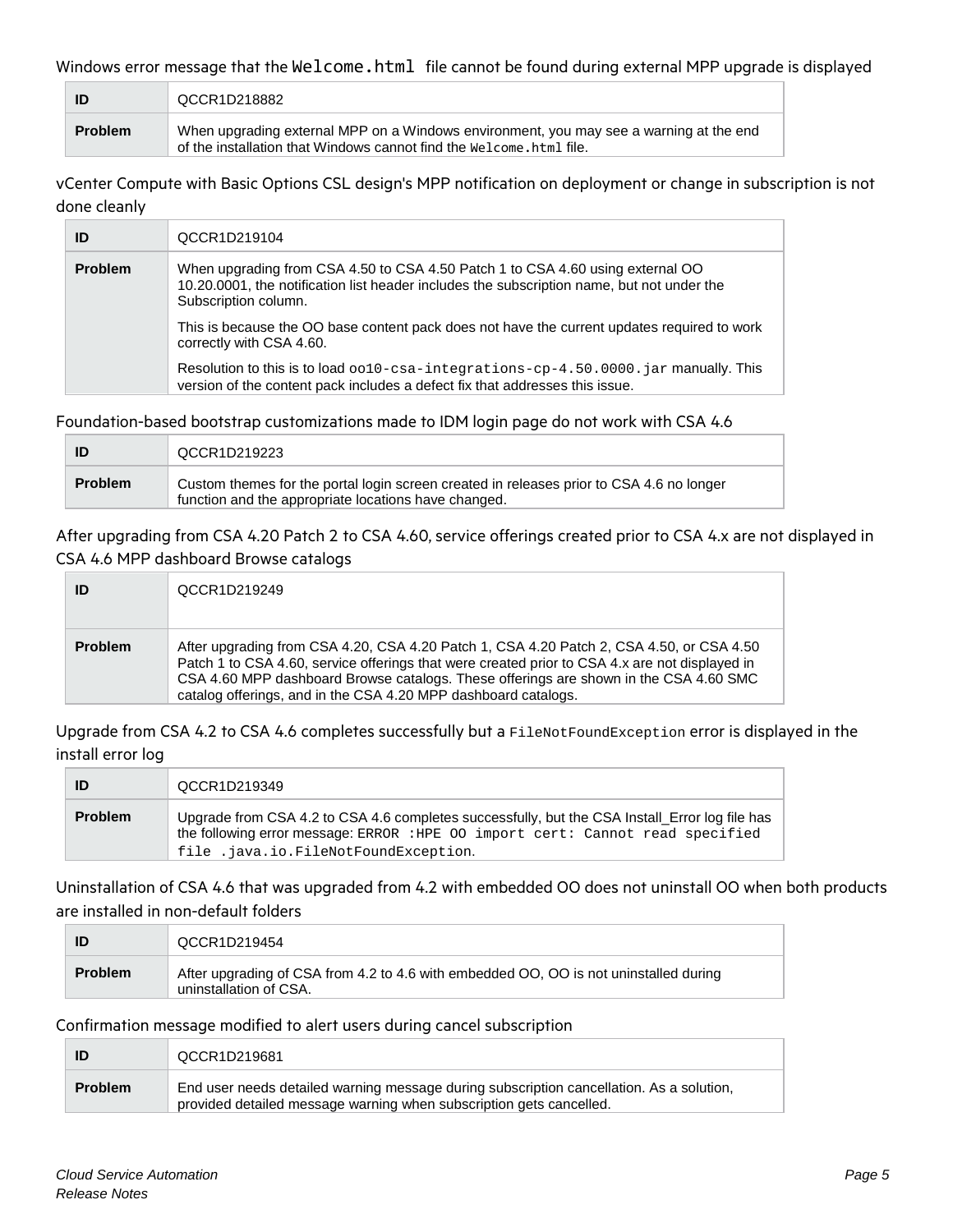#### CSA API incorrectly validates Property Values with Custom Validators

| ID             | QCCR1D219914                                                                                                                      |
|----------------|-----------------------------------------------------------------------------------------------------------------------------------|
| <b>Problem</b> | When updating a Service Offering via API to empty a value that has a custom validator<br>attached, the call fails with error 500. |

#### Initial Order for child option set is not working while modifying a subscription

| ID             | QCCR1D219943                                                                                                                                                                                                                           |
|----------------|----------------------------------------------------------------------------------------------------------------------------------------------------------------------------------------------------------------------------------------|
| <b>Problem</b> | Initial order setting of the option set is used to determine visibility in MPP UI during subscription<br>modification. Also, initial order setting of the parent is considered and the actual setting of the<br>option set is ignored. |

#### Issues with Penetration/Vulnerability Testing - RC4 Cipher Suites Detected

| ID             | QCCR1D220586                                                                                                                                                                     |
|----------------|----------------------------------------------------------------------------------------------------------------------------------------------------------------------------------|
| <b>Problem</b> | Issues With Penetration/Vulnerability Testing - RC4 Cipher Suites Detected due to supporting<br>RC4 cipher by MPP and CSA servers. Removing RC4 cipher support from CSA and MPP. |

A paused subscription (failed during deployment) when "cancelled" manually in the operations tab of CSA management console, remains in pending state and does not proceed to deletion

| ID             | QCCR1D224205                                                                                                                                                                              |
|----------------|-------------------------------------------------------------------------------------------------------------------------------------------------------------------------------------------|
| <b>Problem</b> | A paused subscription (failed during deployment) when "cancelled" manually in the operations<br>tab of CSA management console, remains in pending state and does not proceed to deletion. |

#### Issues with Penetration/Vulnerability Testing - Secure Flag Not Set on Cookies

|                | QCCR1D224813                                                                                                                                                            |
|----------------|-------------------------------------------------------------------------------------------------------------------------------------------------------------------------|
| <b>Problem</b> | "HTTP cookies which is used to store session identifiers did not consistently have the "secure"<br>flag set to prevent their clear-text transmission (com.hp.csa.user). |

#### Issues with Penetration/Vulnerability Testing - JavaScript Hijacking

| ID             | QCCR1D224815                                                                      |
|----------------|-----------------------------------------------------------------------------------|
| <b>Problem</b> | Some responses from mpp-server would send back Array responses.                   |
|                | Changed to send back full body as sent from CSA to have Object encapsulated data. |

#### CSA 4.5 Patch 1 - Modify Subscription replace properties with old option values

| ID             | QCCR1D224816                                                                              |
|----------------|-------------------------------------------------------------------------------------------|
| <b>Problem</b> | InitialOrder option set are not considered during property propagation for Modify action. |

#### Unauthorized access to CSA functions

|                | QCCR1D224994                                                         |
|----------------|----------------------------------------------------------------------|
| <b>Problem</b> | There was lack of permission checks for Organization_Read and Write. |

#### Duplicate user names created in the database if the user is also a Named Approver

| ID             | QCCR1D225267                                                                                                                                                                                      |
|----------------|---------------------------------------------------------------------------------------------------------------------------------------------------------------------------------------------------|
| <b>Problem</b> | User record gets duplicated in database, when a user with a capital letter in <b>userName</b> is set as<br>approver. It duplicates as many times we make him approver. The case check was failing |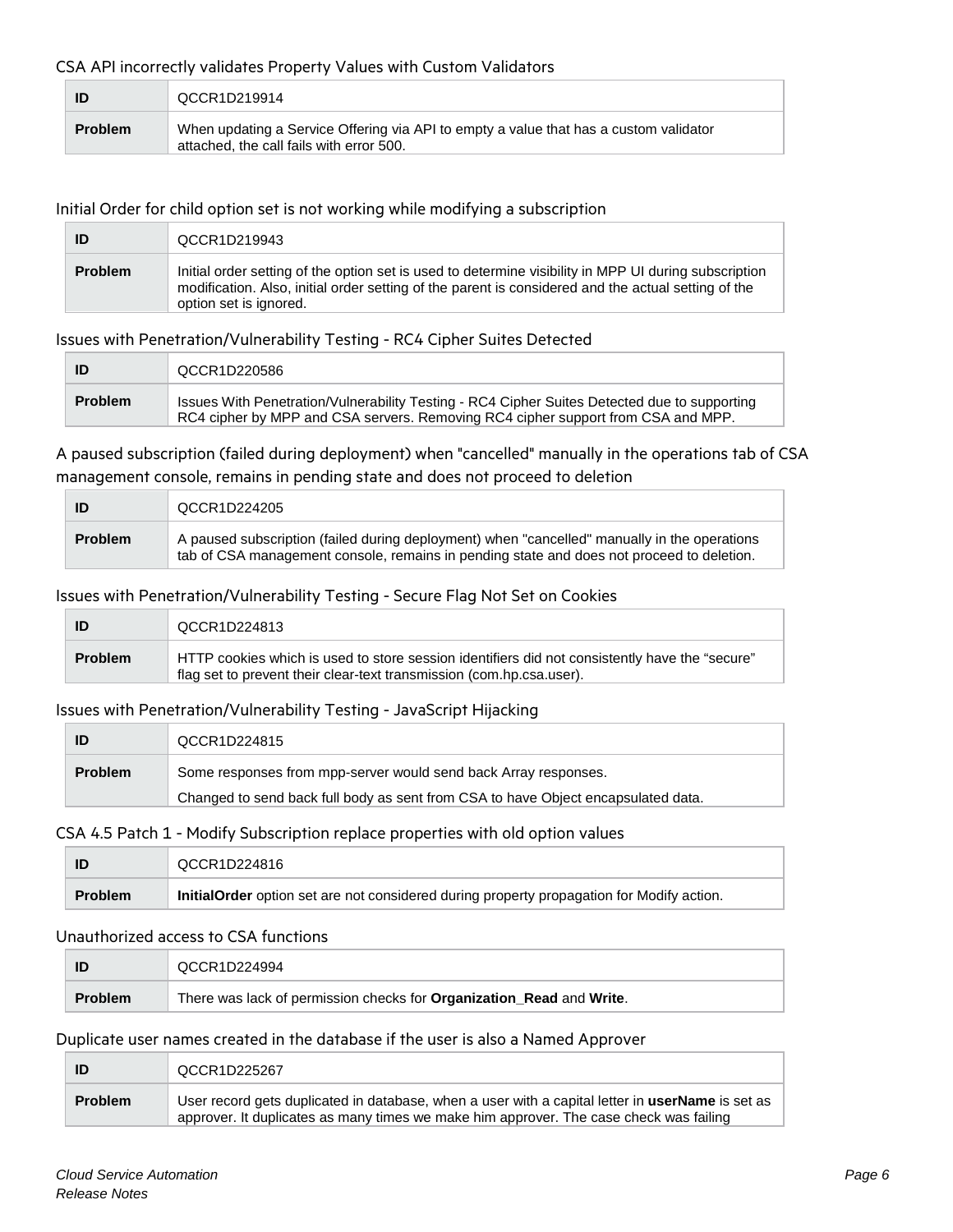because the **userName** is fetched as lowercase whereas the **userName** from API call was not being converted to lowercase.

Problem was resolved by changing both to same case.

#### Run IDs of events are not visible in CSA

| ID             | QCCR1D225529                                                                                                                                                                                                   |
|----------------|----------------------------------------------------------------------------------------------------------------------------------------------------------------------------------------------------------------|
| <b>Problem</b> | The OO flow updates the process Instance even before the flow completion is acknowledged by<br>OO. This leads to a batch update error and the information returned during flow completion (Run<br>Id) is lost. |
|                | The code has been added to prevent this exception.                                                                                                                                                             |

CSA engine not accepting new subscriptions when search service and elastic search service are started

| ID             | QCCR1D226046                                                                                                                                                                            |
|----------------|-----------------------------------------------------------------------------------------------------------------------------------------------------------------------------------------|
| <b>Problem</b> | Background service that handles syncing CSA with <b>elasticsearch</b> can get into a loop if search<br>service is not allowing connections or the <b>elasticsearch</b> service is down. |

#### Cloudslang flows cannot be imported to CSA topology components

| ID             | QCCR1D226508                                                                                                                                                                     |
|----------------|----------------------------------------------------------------------------------------------------------------------------------------------------------------------------------|
| <b>Problem</b> | Cloud slang flows could not be imported to CSA topology components. Required code changes<br>has been done so that cloud slang flows can be imported to CSA topology components. |

#### CSA fails to publish topology design if its name contains Japanese characters

| ID             | QCCR1D226511                                                                                                                                                                          |
|----------------|---------------------------------------------------------------------------------------------------------------------------------------------------------------------------------------|
| <b>Problem</b> | If topology design name contains the Japanese characters then Master OO flow gets corrupted.<br>While deleting the design, Content Pack (CP) was not getting deleted from OO central. |

User is not able to submit modify subscription request if Subscription was created from Global shared catalog

| ID             | QCCR1D226513                                                                                                                                                             |
|----------------|--------------------------------------------------------------------------------------------------------------------------------------------------------------------------|
| <b>Problem</b> | Offering was published to a Global Shared Catalog with no access control given to default<br>organization catalog, modify subscription, and public actions were failing. |

Transfer Subscription should fail if transfer is made to a user who do not have access to the catalog

| ID             | QCCR1D227047                                                                                                                                                                        |
|----------------|-------------------------------------------------------------------------------------------------------------------------------------------------------------------------------------|
| <b>Problem</b> | Subscription Managers are able to transfer Subscriptions to users who do not have access to<br>the Subscription's Offering in the Catalog, which can cause problems with Approvals. |

#### CAC RegEx Filter only working with Default values

|                | QCCR1D227966                                      |
|----------------|---------------------------------------------------|
| <b>Problem</b> | CAC filter not working. Default value is changed. |

### <span id="page-6-0"></span>Cloud Service Management Console

Cancellation status of subscriptions that require cancellation approval is not reflected in Operations area until approval is granted

**ID** QCCR1D192793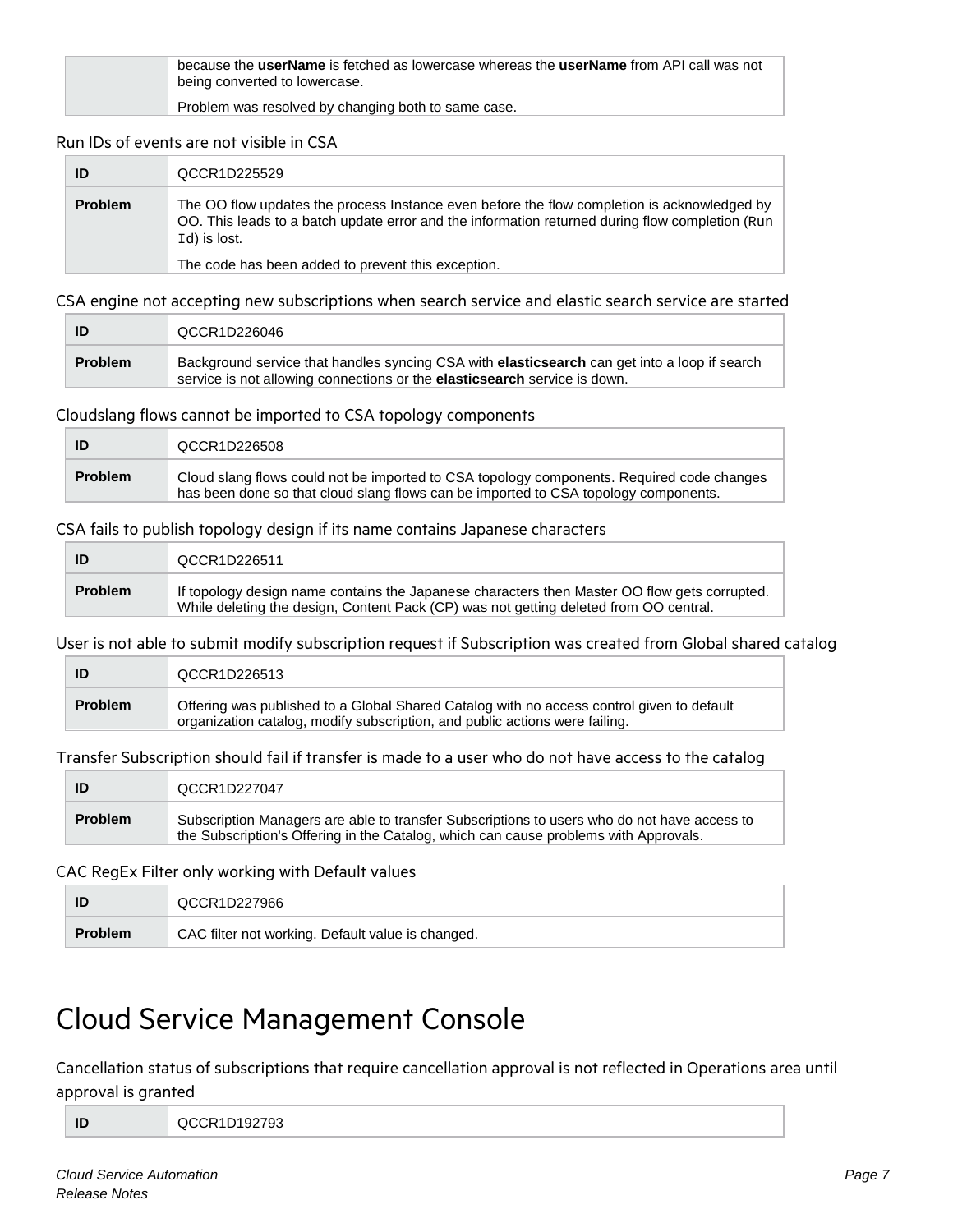**Problem** Subscriptions that require approval to cancel will not reflect the cancellation status in the **Operations** area of the Cloud Service Management Console until the approval has been granted. If the **Cancel** button is repeatedly clicked in this state, each **Cancel** attempt will create a duplicate and unnecessary approval request.

We should be able to get a list of service offerings associated to a selected Service Design.

|                | QCCR1D218226                                          |
|----------------|-------------------------------------------------------|
| <b>Problem</b> | Offerings not displayed as a part of the designer tab |

We should be able to get a list of service offerings associated to a selected Service Design.

| <b>ID</b>      | QCCR1D218762                                                                                      |
|----------------|---------------------------------------------------------------------------------------------------|
| <b>Problem</b> | Offerings not displayed as a part of the designer tab. As, a solution the Offerings tab is added. |

#### Subscription modify fails with 'timeout' status while OO flow finish without error

| ID             | QCCR1D218879                                                                                                                                                             |
|----------------|--------------------------------------------------------------------------------------------------------------------------------------------------------------------------|
| <b>Problem</b> | The List Data type was found in property type of Topology Component property. The List Data<br>type in the property type of Topology Component property will be removed. |
|                | Hence Topology Component property will now support 'String', 'boolean', 'integer' only.                                                                                  |

#### Modify Subscription Do not Pass value to Component property

|         | QCCR1D219689                                                                                                              |
|---------|---------------------------------------------------------------------------------------------------------------------------|
| Problem | If the modifiable property of a component has a in its name, the value is not propagated during<br>a modify subscription. |

When custom regular expression is mentioned for option properties and left empty, validation fails for the default value and throws blue screen

| ID             | QCCR1D224436                                                                                                                                                                                      |
|----------------|---------------------------------------------------------------------------------------------------------------------------------------------------------------------------------------------------|
| <b>Problem</b> | The Custom Constraint Regular Expression if modified and left empty, the validation fails as<br>there was no check to the regular expression. Due to this issue the subscription fails to submit. |

### <span id="page-7-0"></span>Marketplace Portal

Topology design does not provision successfully when subscriber selects **Any Environment** or **Any Provider In This** 

#### **Environment**

| ID             | QCCR1D208045                                                                                                                                                                                                                                                                                                                                                                                                                                                                                                                                                                                                                                                                                                                                                                                                                                                 |
|----------------|--------------------------------------------------------------------------------------------------------------------------------------------------------------------------------------------------------------------------------------------------------------------------------------------------------------------------------------------------------------------------------------------------------------------------------------------------------------------------------------------------------------------------------------------------------------------------------------------------------------------------------------------------------------------------------------------------------------------------------------------------------------------------------------------------------------------------------------------------------------|
| <b>Problem</b> | When a subscriber in the Marketplace Portal selects the <b>Any Environment</b> option in the<br><b>Environment and Provider Selection</b> option set for a particular provider type, or selects a<br>specific environment and then selects Any Provider In This Environment, certain types of<br>topology designs may not provision successfully. In particular, when a topology design includes<br>a List subscriber option property that is configured for Dynamic Entry and when the selected<br>JSP for the List property retrieves information from a provider, the provisioning of the design<br>may not be successful. For example, OpenStack based designs that are configured to use JSPs<br>beginning with csa-openstack may not provision successfully when Any Environment or Any<br>Provider In This Environment is selected by the subscriber. |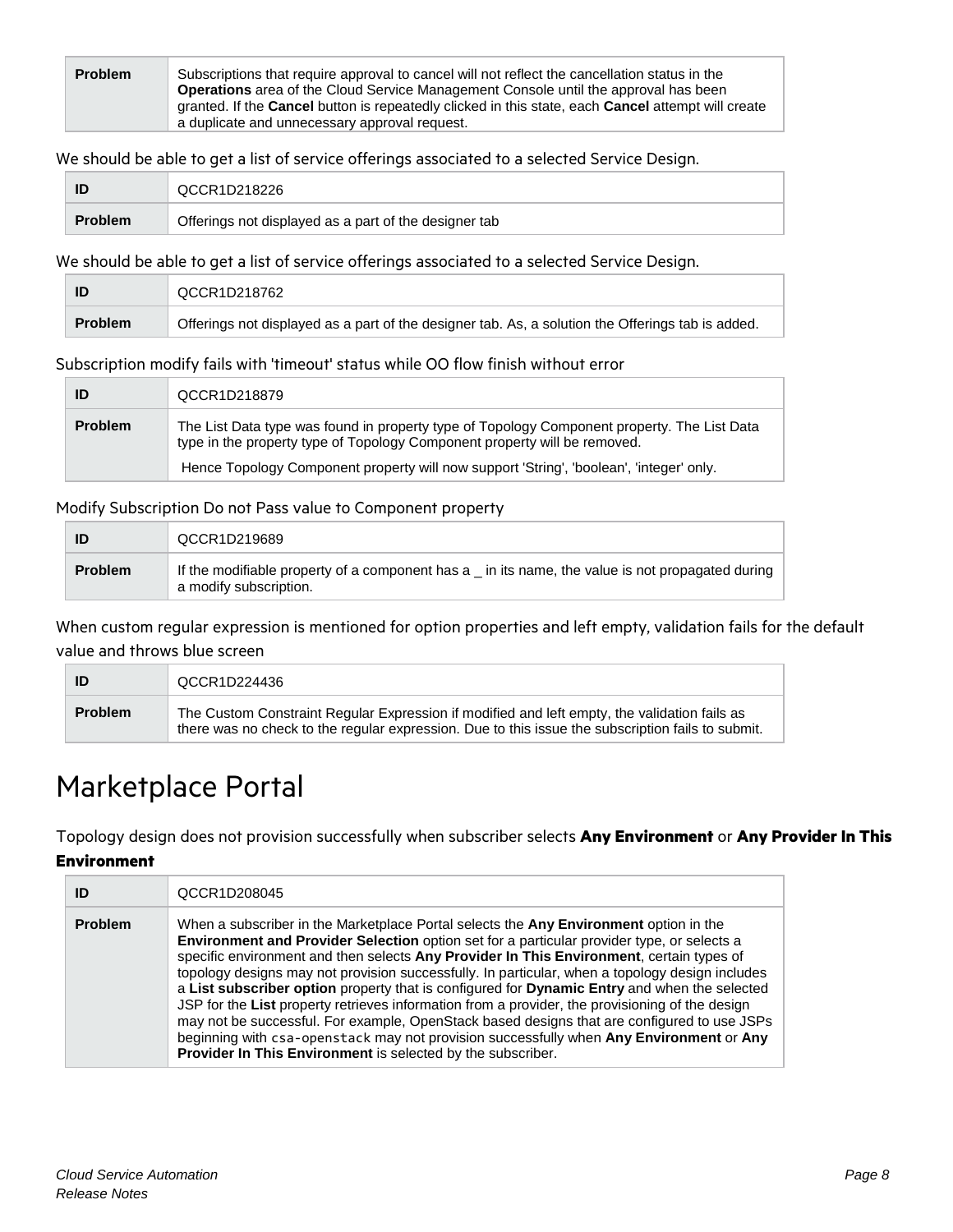Service offerings for designs that contain circular dependencies between subscriber option properties can be published to a catalog and result in a blue screen being displayed for the offering in the Marketplace Portal

| ID             | QCCR1D208513                                                                                                                                                                                                                                                                                                                                                                                                                                                                                                                                                                                                                                                                                                                         |
|----------------|--------------------------------------------------------------------------------------------------------------------------------------------------------------------------------------------------------------------------------------------------------------------------------------------------------------------------------------------------------------------------------------------------------------------------------------------------------------------------------------------------------------------------------------------------------------------------------------------------------------------------------------------------------------------------------------------------------------------------------------|
| <b>Problem</b> | Service offerings for designs that contain circular dependencies between subscriber option<br>properties can be published to a catalog and result in a blue screen being displayed for the<br>offering in the Marketplace Portal. For example, if a sequenced design contains a List<br>subscriber option property configured to be Dynamic Query, named propertyOne, that<br>specifies a HTTP Request Body including [CLIENT: propertyTwo], and if another subscriber<br>option property named property Two has an HTTP Request Body including<br>[CLIENT: propertyOne], this creates a circular dependency, and a blue screen will be<br>displayed in the Marketplace Portal for service offerings published based on this design. |

#### Elasticsearch does not return group-owned subscriptions

| ID             | QCCR1D213955                                                                                                                                                         |
|----------------|----------------------------------------------------------------------------------------------------------------------------------------------------------------------|
| <b>Problem</b> | When using global search in the Marketplace Portal, a user cannot see subscriptions that have<br>the group ownership set unless that user created that subscription. |
|                | For example:                                                                                                                                                         |
|                | User A and user B are part of Group A.<br>User A creates a subscription and sets the group ownership to Group A.                                                     |
|                | This subscription will be displayed in global search results only for user A and not for user B.                                                                     |
|                | This issue does not affect the subscription list page that shows subscriptions owned by the<br>user's group.                                                         |

#### Import Offering UI for CSL content for SIU preview shows verification succeeded, but the import shows error

|                | QCCR1D218725                                                                                                                                                                                                                                                                                                                                                                                                                                                                                                                                                      |
|----------------|-------------------------------------------------------------------------------------------------------------------------------------------------------------------------------------------------------------------------------------------------------------------------------------------------------------------------------------------------------------------------------------------------------------------------------------------------------------------------------------------------------------------------------------------------------------------|
| <b>Problem</b> | Importing service offerings is not allowed when the service offering's subscriber options differ<br>from the underlying service design's option model. This situation usually happens when the<br>service offering being imported has a service design already present on the target system where<br>the option model has changed. In this case, when trying to import service offering, the preview<br>operation does not show an indication that the import operation will fail. The actual import will<br>fail as expected with the appropriate error message. |

Currency is not displayed in HTML notifications when subscription costs have too many digits

|                | QCCR1D219037                                                                                       |
|----------------|----------------------------------------------------------------------------------------------------|
| <b>Problem</b> | The currency symbol is not displayed in email notifications if the price contains too many digits. |

Elasticsearch is enabled but does not return existing CSA 4.2 data after upgrading from CSA 4.2 Patch 2 to CSA 4.6 on Windows with MSSQL database

| ID             | QCCR1D219228                                                                                                                                                                    |
|----------------|---------------------------------------------------------------------------------------------------------------------------------------------------------------------------------|
| <b>Problem</b> | When CSA 4.2 Patch 2 on Windows with MSSQL database is upgraded to CSA 4.6, offerings<br>and subscriptions that were created in CSA 4.2 are not available through globalsearch. |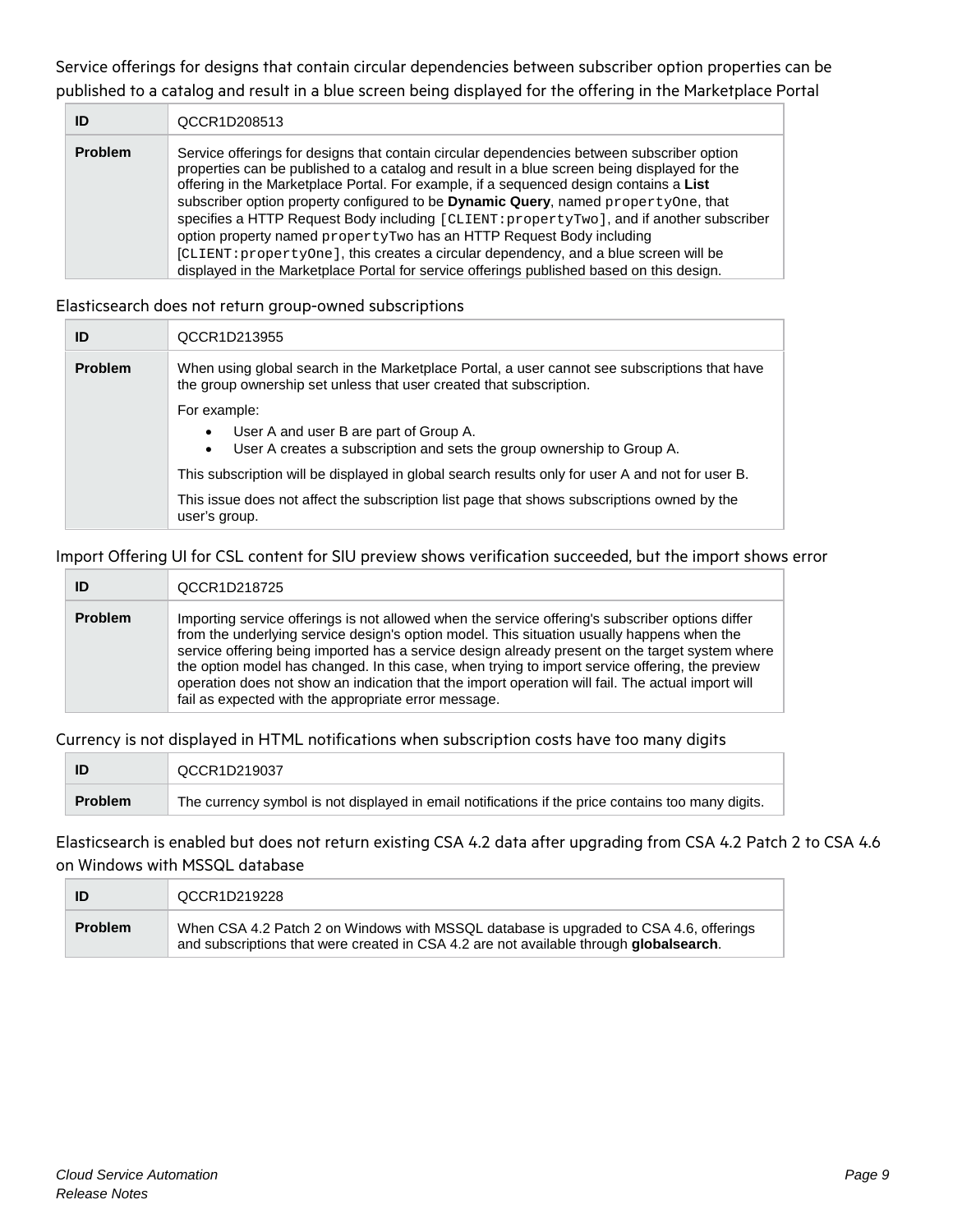#### Canceled/Expired failed subscriptions should show retry button

|                | QCCR1D219675                                                                                                                        |
|----------------|-------------------------------------------------------------------------------------------------------------------------------------|
| <b>Problem</b> | When subscription failed during cancel/expire, it displays delete button. As a solution, retry<br>button is displayed to the users. |

#### Provide refresh button on subscription list page on MPP.

|                | QCCR1D219678                                                                |
|----------------|-----------------------------------------------------------------------------|
| <b>Problem</b> | No refresh button was available for subscription/request list pages on MPP. |

In the German localized version of MPP there is a typo. *Empfägner* is used instead of *Empfgäner.*

| ID             | QCCR1D220418                                                                                                                                 |
|----------------|----------------------------------------------------------------------------------------------------------------------------------------------|
| <b>Problem</b> | Typo in German version of CSA MPP                                                                                                            |
| Cause          | Empfägner is used instead of Empfgäner.                                                                                                      |
| Workaround     | Manually correct the json file at: C: Program Files Hewlett-<br>Packard\CSA\portal\node_modules\mpp-ui\dist\locales\de\rb.json on line 1031. |

MPP session expiry not working when SSO is enabled

|                | QCCR1D224812                                                                                                                                                      |
|----------------|-------------------------------------------------------------------------------------------------------------------------------------------------------------------|
| <b>Problem</b> | CSA portal is not working properly when reconnecting after an inactive period greater than the<br>MPP timeout configured for the portal (defaults to 30 minutes). |

## <span id="page-9-0"></span>Integrations with HPE CSA

### <span id="page-9-1"></span>HPE Operations Orchestration

vCenter Sync Resource Capacity 4.5 flow does not work without an explicit port in the Service Access Point

| ID             | QCCR1D219159                                                                                                                                                                                                                                                  |
|----------------|---------------------------------------------------------------------------------------------------------------------------------------------------------------------------------------------------------------------------------------------------------------|
| <b>Problem</b> | The CSA Integrations content pack includes a vCenter Sync Resource Capacity 4.5 flow that<br>can be selected as a Resource Synchronization Action on a CSA resource pool. The flow does<br>not succeed unless the Service Access Point includes a valid port. |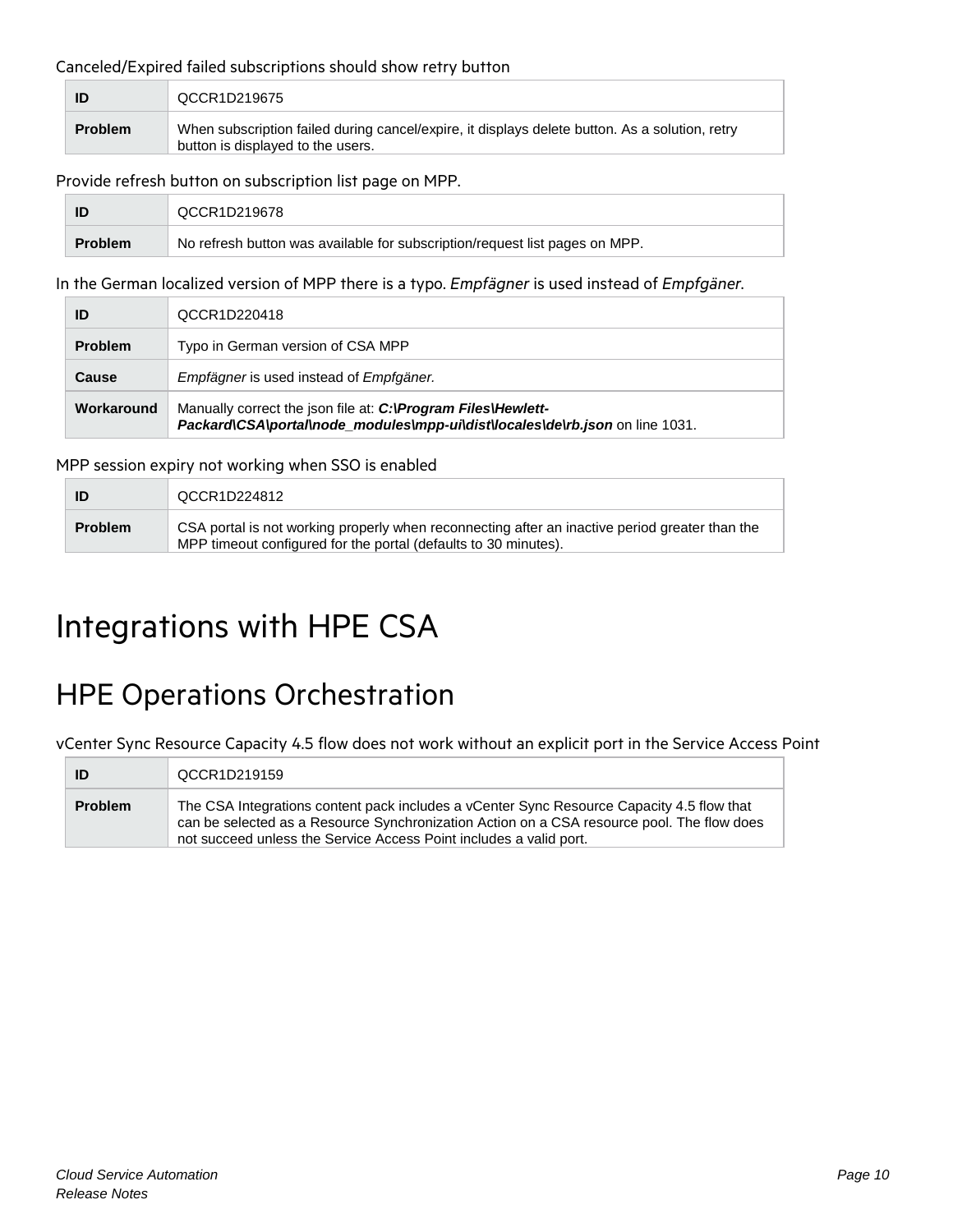# <span id="page-10-0"></span>Known problems, limitations, and workarounds

# <span id="page-10-1"></span>HPE Cloud Service Automation

## <span id="page-10-2"></span>General

If you have providers with an environment and not force a build provider list/select provider list in the initialize phase, the environment filtering does not happen.

| ID             | QCCR1D222070 (225115)                                                                                                                                                        |
|----------------|------------------------------------------------------------------------------------------------------------------------------------------------------------------------------|
| <b>Problem</b> | Providers not defined in a resource environment are used during provisioning when internal<br>actions for building and selecting from a resource provider list are not used. |
| Cause          | Filtering is not done when internal actions are not used to identify providers that can be used<br>during provisioning. This is a product limitation.                        |
| Workaround     | No workaround available.                                                                                                                                                     |

Login to consumer organization using SAML is not audited

| ID             | QCCR1D225885                                                                                          |
|----------------|-------------------------------------------------------------------------------------------------------|
| <b>Problem</b> | Login to consumer organization using SAML is not audited.                                             |
| Cause          | Login event audit happens in IDM code base. This is missing for few login flows when SAML is<br>used. |
| Workaround     | No workaround available.                                                                              |

Cloud Optimizer (CO) Dependency: When the VM is powered OFF, CO is not sending the ideal data points (zero values) to be displayed for Memory & CPU graph in Health tab.

| ID             | QCCR1D225958                                             |
|----------------|----------------------------------------------------------|
| <b>Problem</b> | Missing data points when VM is powered OFF or Suspended. |
| <b>Cause</b>   | Unable to plot the graph for missing data points.        |
| Workaround     | No workaround available.                                 |

#### External Pricing - Correct price is not propagated to service in Propel

| ID             | QCCR1D226057                                                                                                                 |
|----------------|------------------------------------------------------------------------------------------------------------------------------|
| <b>Problem</b> | Price is visible while ordering catalog item in Propel but when communicating between Propel<br>and CSA, this price is lost. |
|                | Since propel is creating service subscriptions based on subscriptions in CSA, the price is not<br>visible in Propel either.  |
| Cause          | Incompatible interfaces and late implementation of external pricing on Propel side.                                          |
| Workaround     | No workaround available.                                                                                                     |

#### IdM Dependency - Async Roster API causing delay in the LDAP sync

| шm<br>טו | R1D227441<br>OCCR<br>$-$ |
|----------|--------------------------|
|----------|--------------------------|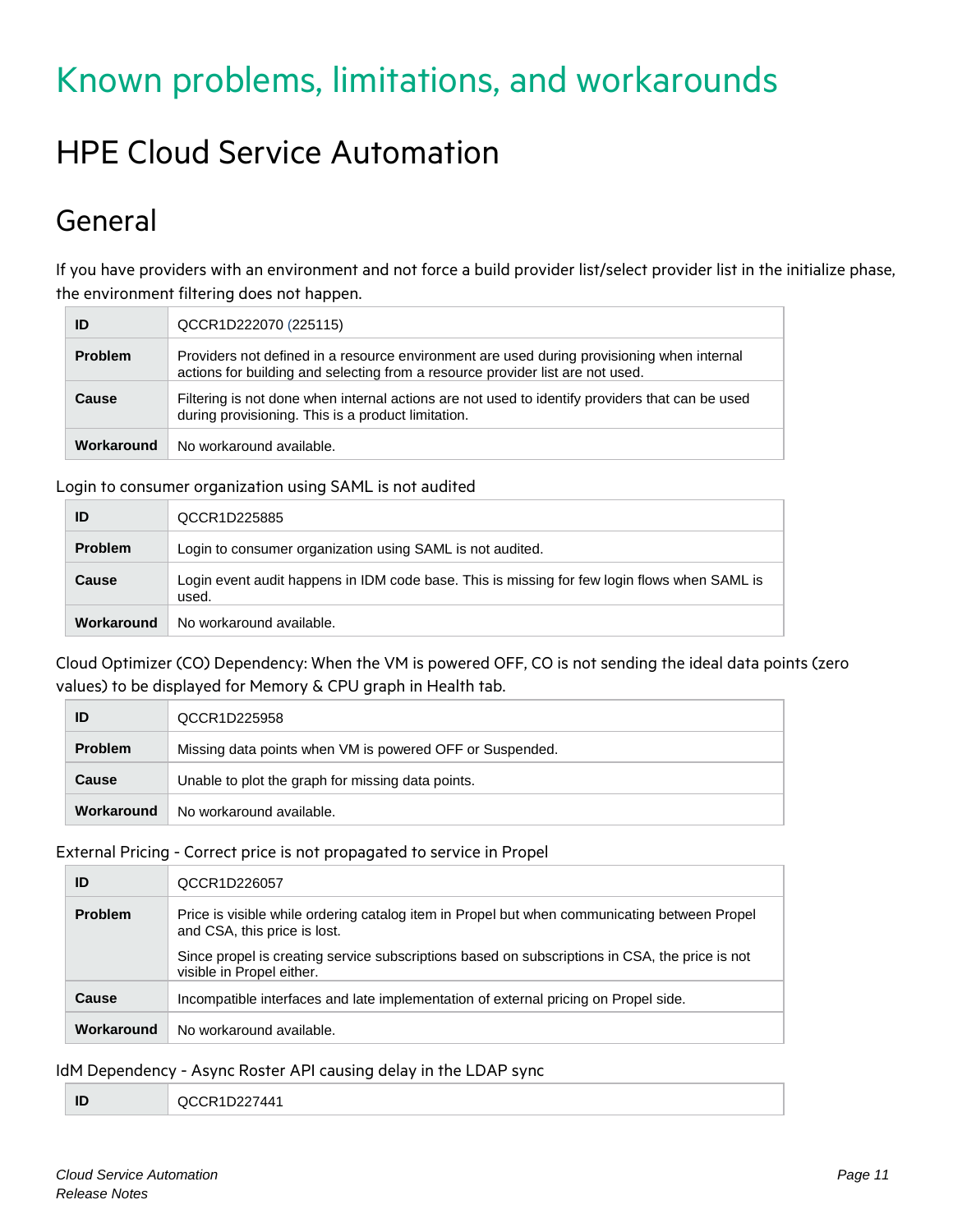| <b>Problem</b> | The LDAP user will not be able to login to the CSA or Marketplace Portal immediately after the<br>access control configuration in the organization.                           |
|----------------|-------------------------------------------------------------------------------------------------------------------------------------------------------------------------------|
| Cause          | The sync between LDAP group and CSA takes at least ten minutes based on the number of<br>users in the group. Hence, the login does not happen until the LDAP group is synced. |
| Workaround     | No workaround available.                                                                                                                                                      |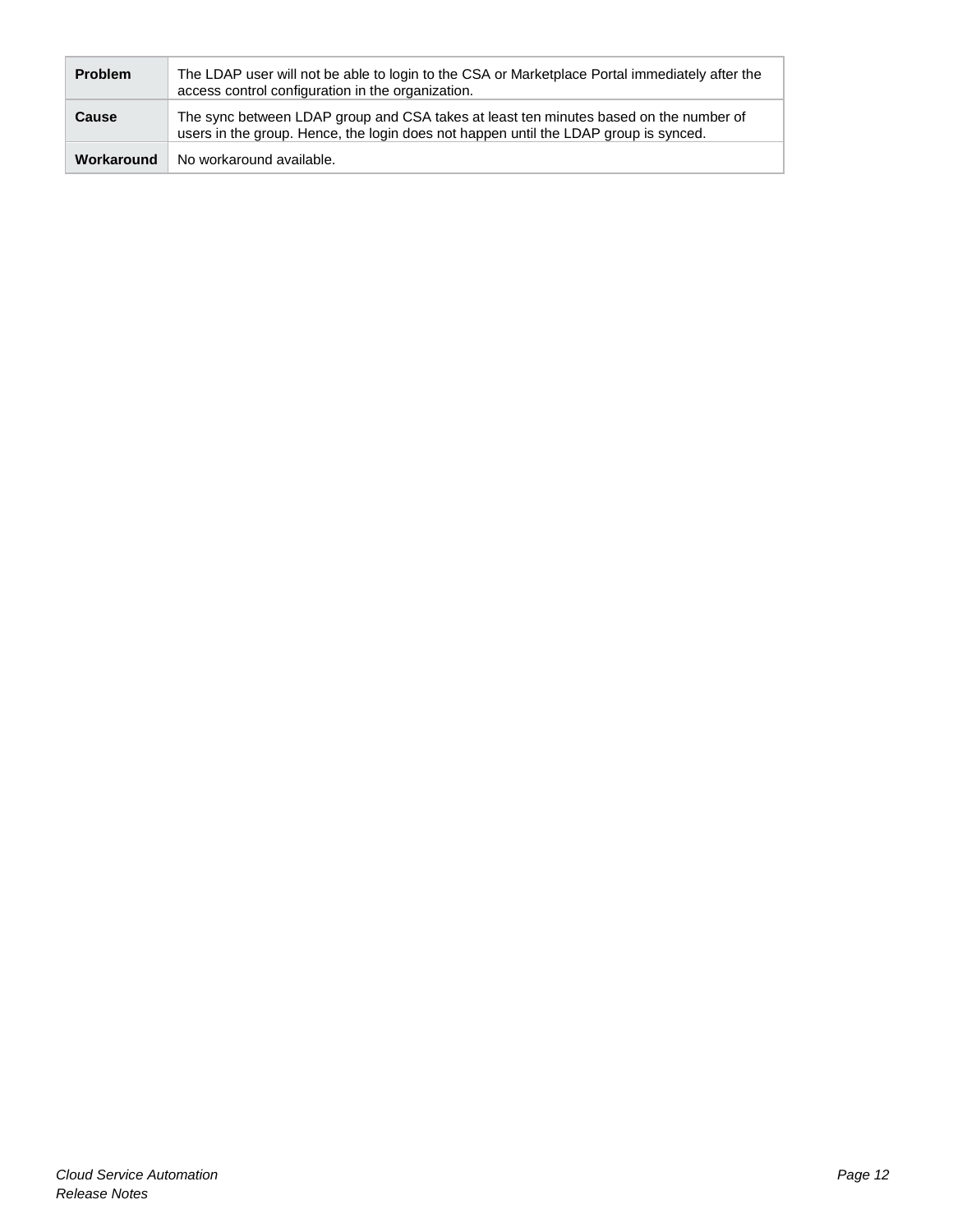After creating an org and configuring LDAP, it takes around ten minutes for the user to log in.

| ID             | QCCR1D227500                                                                                                                                                                                                           |
|----------------|------------------------------------------------------------------------------------------------------------------------------------------------------------------------------------------------------------------------|
| <b>Problem</b> | After configuring LDAP, the user login action throws "Access Denied" error.<br>It takes around ten minutes for the user to log in.                                                                                     |
| Cause          | After configuring LDAP, a background task synchronizes LDAP users to database. It is not<br>possible to log in until the synchronization completes. The more users are in LDAP the longer<br>the synchronization time. |
| Workaround     | Wait for ten minutes and try to log in using LDAP user.                                                                                                                                                                |

#### CSA46 Patch -> CSA47 upgrade failed

| ID             | QCCR1D228172                                                                                                                                                                                  |
|----------------|-----------------------------------------------------------------------------------------------------------------------------------------------------------------------------------------------|
| <b>Problem</b> | Cannot log in as <b>admin</b> , when <b>admin</b> user is present in LDAP.                                                                                                                    |
|                | hpcloud-idm-service.log contains following error:                                                                                                                                             |
|                | .                                                                                                                                                                                             |
|                | ERROR com.hp.ccue.identity.domain.UserAndRepresentationFactory<br>Failed to create user admin                                                                                                 |
|                | $\cdots$                                                                                                                                                                                      |
| Cause          | The <b>admin</b> user is defined twice with the same password in LDAP and also seeded in<br>CSA\jboss-as\standalone\deployments\idm-service.war\WEB-<br>INF\classes\provider-users.properties |
| Workaround     | Change admin's password in LDAP or in provider-users. properties.                                                                                                                             |
|                | For authentication use the password from the provider-users. properties.                                                                                                                      |
|                | Alternatively you can remove admin user from LDAP.                                                                                                                                            |
|                | If you encountered the problem during upgrade, proceed with running the upgrade again.                                                                                                        |

#### Health status is not updated for servers deployed on Helion Openstack (HOS) provider.

| ID             | QCCR1D228220                                                                                         |
|----------------|------------------------------------------------------------------------------------------------------|
| <b>Problem</b> | Health status is not updated for servers deployed on Helion Openstack (HOS) provider.                |
| <b>Cause</b>   | CSA is unable to retrieve the health status since Cloud Optimizer (CO) is not supporting HOS<br>3.0. |
| Workaround     | It is a product limitation. No workaround available.                                                 |

IDM service unresponsive after few hours of run. All the threads in IDM blocked during auditing.

| ID             | QCCR1D228319                                                                                                                |
|----------------|-----------------------------------------------------------------------------------------------------------------------------|
| <b>Problem</b> | CSA become unresponsive under load and thread dumps contain too many threads blocked on log4j, For<br>example:              |
|                | Thread dumps                                                                                                                |
|                | default task-128" #2489 prio=5 os prio=0 tid=0x000000004191f800 nid=0x93c waiting<br>for monitor entry [0x0000000034bec000] |
|                | java.lang.Thread.State: BLOCKED (on object monitor)                                                                         |
|                | at org.apache.log4j.Category.callAppenders(Category.java:204)                                                               |
|                | - waiting to lock <0x00000006428c41d8> (a org.apache.log4j.Logger)                                                          |
|                | at org.apache.log4j.Category.forcedLog(Category.java:391)                                                                   |
|                | at org.apache.log4j.Category.info (Category.java:666)                                                                       |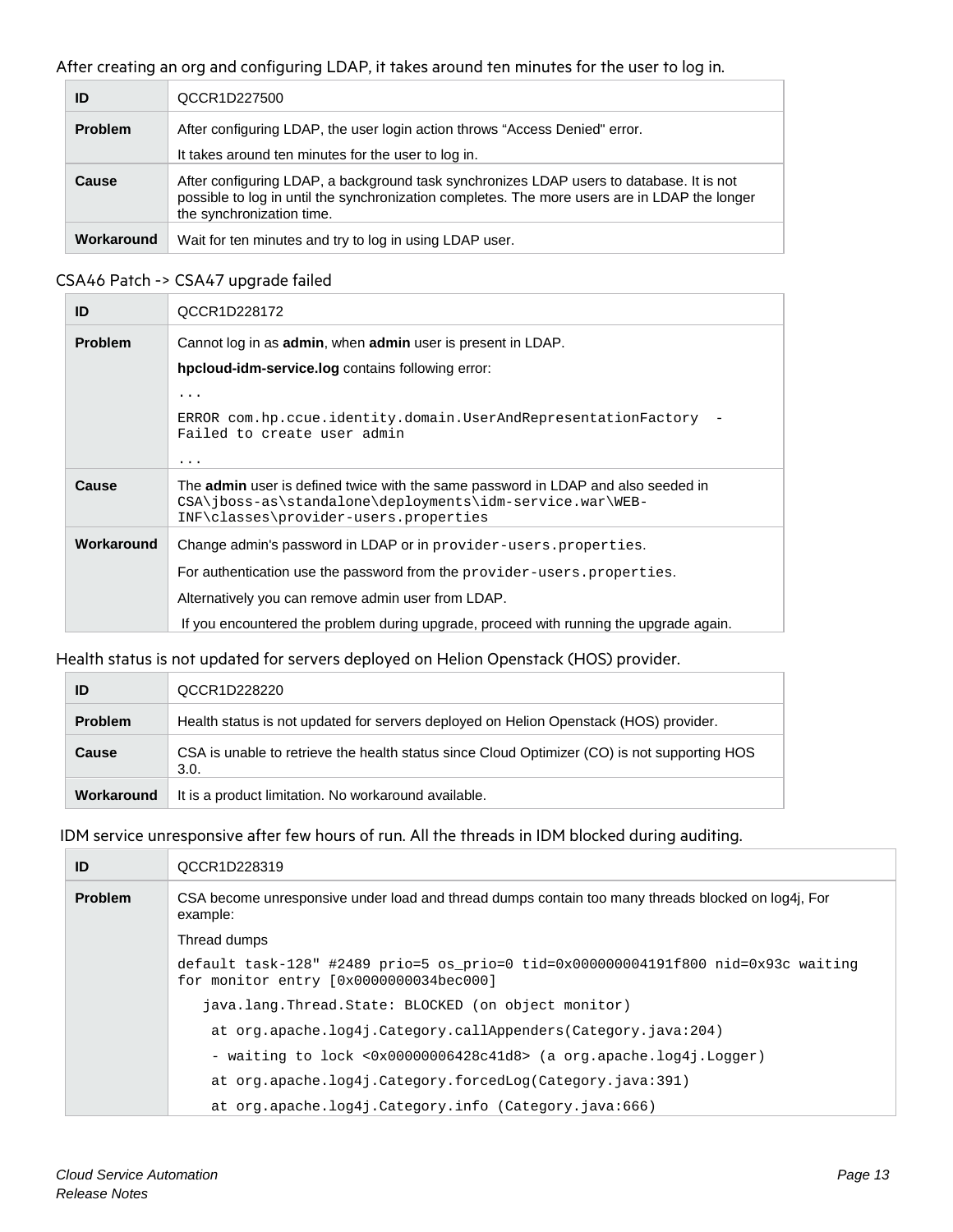|              | atcom.hp.ccue.identity.service.IdentityServiceImpl.authenticatePassword(Identity<br>ServiceImpl.java:447)                                                                                               |
|--------------|---------------------------------------------------------------------------------------------------------------------------------------------------------------------------------------------------------|
|              | at<br>com.hp.ccue.identity.service.IdentityServiceImpl.authenticate(IdentityServiceImpl.ja<br>va:168)                                                                                                   |
|              | at<br>com.hp.ccue.identity.web.api.IdentityController.authenticate(IdentityController.java<br>: 155)                                                                                                    |
| <b>Cause</b> | Authentication audit handling can be time consuming and after sometime the queue of events might be full. Each<br>additional event will wait until other event is processed and removed from the queue. |
| Workaround   | Several options that might help:                                                                                                                                                                        |
|              | * Wait for several minutes until the event queue is cleared.                                                                                                                                            |
|              | *EditCSA\jboss-as\standalone\deployments\idm-service.war\WEB-<br>INF\spring\applicationContext.properties:                                                                                              |
|              | * Disable authentication auditing: idm.csa.audit.enabled = false                                                                                                                                        |
|              | * Or decrease number of attempts to log audit to CSA: idm.csa.audit.retries = 3                                                                                                                         |

SSO between CSA 4.7 and OO 1060 is still works without asking for OO login credentials when tokenGlobalTimeout is elapsed

| ID             | QCCR1D228421                                                                                                            |
|----------------|-------------------------------------------------------------------------------------------------------------------------|
| <b>Problem</b> | When SSO is enabled, Operation Orchestration (OO) does not prompt for login after CSA<br>tokenGlobaltimeout is elapsed. |
| Cause          | SSO configuration differs in CSA and OO and settings is not fully compatible.                                           |
| Workaround     | SSO in CSA is configured in CSA (jboss-as \standalone \deployments \idm-<br>service.war\WEB-INF\hpssoConfiq.xml,        |
|                | See tokenGlobalTimeout and tokenIdleTimeout parameters.                                                                 |
|                | SSO in OO is configured in 00\central\tomcat\webapps\oo\WEB-<br>INF\classes\lwssofmconf.xml,                            |
|                | See expirationPeriod parameter, which corresponds to tokenIdleTimeout in CSA.                                           |
|                | Check if both values are in sync.                                                                                       |
|                | However, there is no counterpart for tokenGlobalTimeout in OO.                                                          |

Creating an organization with name containing Chinese characters via Artifact REST API fails

| ID             | QCCR1D228422                                                                                                                                                    |
|----------------|-----------------------------------------------------------------------------------------------------------------------------------------------------------------|
| <b>Problem</b> | REST API fails when creating organization with name containing non-Latin characters (For<br>example: Chinese).                                                  |
| Cause          | Names containing non-Latin characters are converted to empty strings.                                                                                           |
| Workaround     | Omit name element from the request message. The name will be generated from<br>display_name element.<br>Alternatively you can create the organization using UI. |

#### Cannot order design with dynamic properties with price when Propel has disabled external pricing

| ID             | QCCR1D228484                                                                                                              |
|----------------|---------------------------------------------------------------------------------------------------------------------------|
| <b>Problem</b> | Orders fail when external pricing is disabled in Propel configuration but Pricing Service is<br>selected in CSA Supplier. |
| <b>Cause</b>   | Propel allows specifying pricing service for suppliers even if catalog pricing is disabled.                               |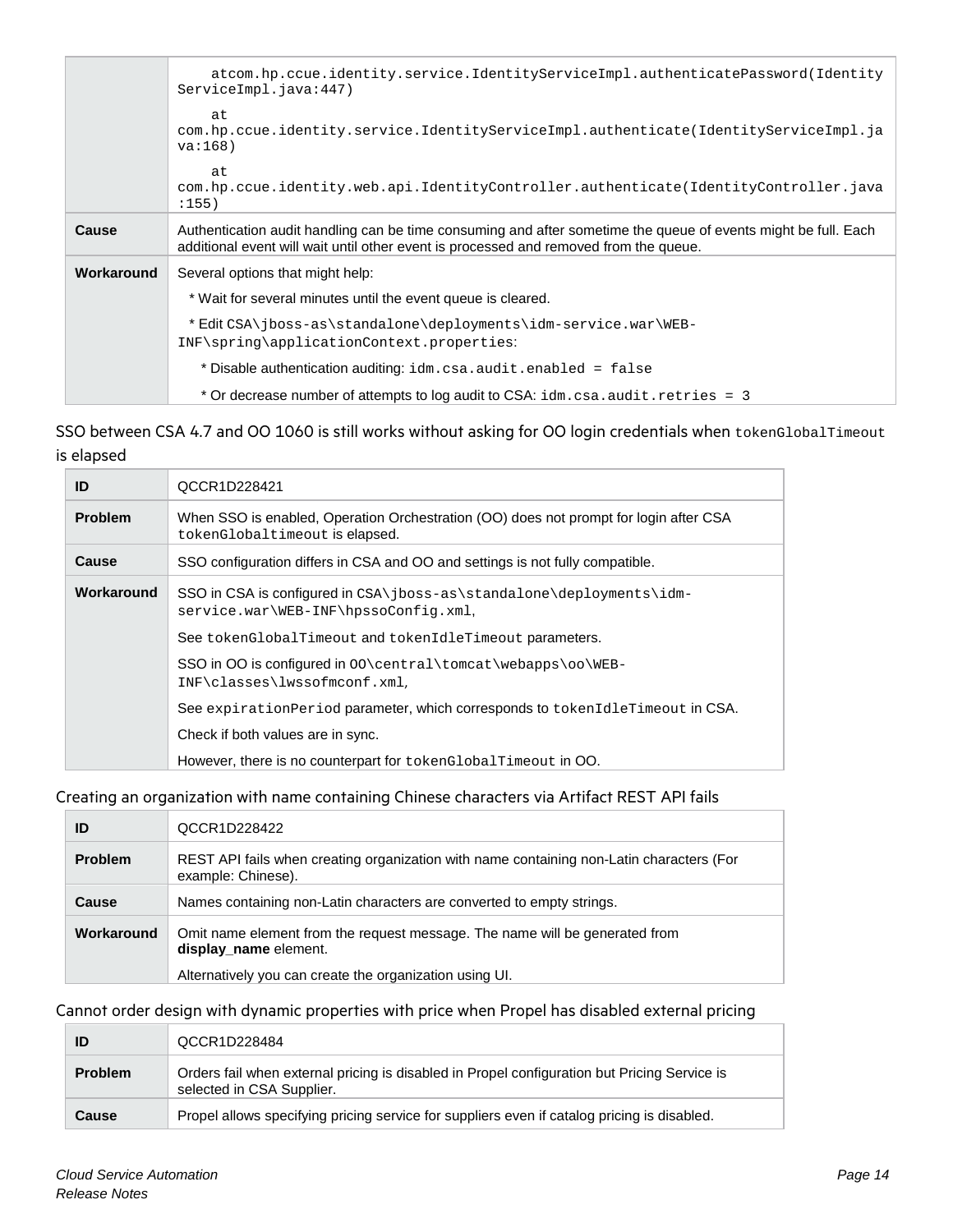**Workaround** Set Pricing Service to **None** in CSA Supplier.

#### Create organization artifact REST did not honor group entry specified in request payload

| ID             | QCCR1D228510                                                                                                                                                  |  |
|----------------|---------------------------------------------------------------------------------------------------------------------------------------------------------------|--|
| <b>Problem</b> | Groups are not created within create organization REST call.                                                                                                  |  |
| <b>Cause</b>   | Create organization artifact REST ignores group entries specified in the payload.                                                                             |  |
| Workaround     | Use CSA UI (or IdM UI in case of CSA-Propel integration) or IdM REST API to:                                                                                  |  |
|                | * Create organization - POST /idm-service/api/scim/organizations                                                                                              |  |
|                | * Create LDAP configuration - POST / idm<br>service/api/scim/organizations/ <orgid>/configurations</orgid>                                                    |  |
|                | *Create role - POST /idm-service/api/scim/organizations/ <orgid>/roles</orgid>                                                                                |  |
|                | * Assign Permission for Role - PUT /idm-<br>service/api/scim/organizations/ <orgid>/roles/<roleid>/permissions/<permissionid></permissionid></roleid></orgid> |  |
|                | * Create Group - POST /idm-service/api/scim/organizations/ <orgid>/groups</orgid>                                                                             |  |
|                | * Create Group Representation - POST /idm-<br>service/api/scim/organizations/ <orgid>/groups/<groupid>/representations</groupid></orgid>                      |  |
|                | For details, see SCIM (Cross-Domain Identity Management) documentation.                                                                                       |  |

#### Cannot create group through artifact API using name with non-standard characters

| ID             | QCCR1D228600                                                                                                                                               |  |
|----------------|------------------------------------------------------------------------------------------------------------------------------------------------------------|--|
| <b>Problem</b> | Cannot use groups in Service Management Console that were created through Artifact API with<br>name containing other characters then alphanumeric and '-'. |  |
| <b>Cause</b>   | There is no group name validation in Artifact API.                                                                                                         |  |
| Workaround     | Use only alphanumeric characters or '-' for group name when creating group through Artifact<br>API.                                                        |  |

#### Global search/ Elastic Search (ES) from MPP not working in a Linux CSA installation

| ID             | QCCR1D228619                                                                                                                                                                                                                                      |
|----------------|---------------------------------------------------------------------------------------------------------------------------------------------------------------------------------------------------------------------------------------------------|
| <b>Problem</b> | Global search from MPP portal does not work in a Linux CSA installation                                                                                                                                                                           |
| Cause          | CSA Search service fails to update the Elasticsearch indices as a result of which Global search<br>from MPP returns nothing                                                                                                                       |
| Workaround     | After CSA installation is complete, or after a CSA restart, stop the CSA Search service and<br>restart it manually by following the steps below:<br>If CSA was installed in a location other than /usr/local/hp/csa, adjust the path accordingly. |

#### Able to Delete Organization with Subscriptions

| ID             | QCCR1D228622                                              |
|----------------|-----------------------------------------------------------|
| <b>Problem</b> | Able to delete Organization having service subscriptions  |
| Cause          | Subscription check missing while deleting an Organization |
| Workaround     | No workaround available.                                  |

#### Transfer ownership request is marked as FAILED, but it passed correctly

|    | __                | . . |  |
|----|-------------------|-----|--|
| ID | ю<br>- <i>. .</i> |     |  |
|    |                   |     |  |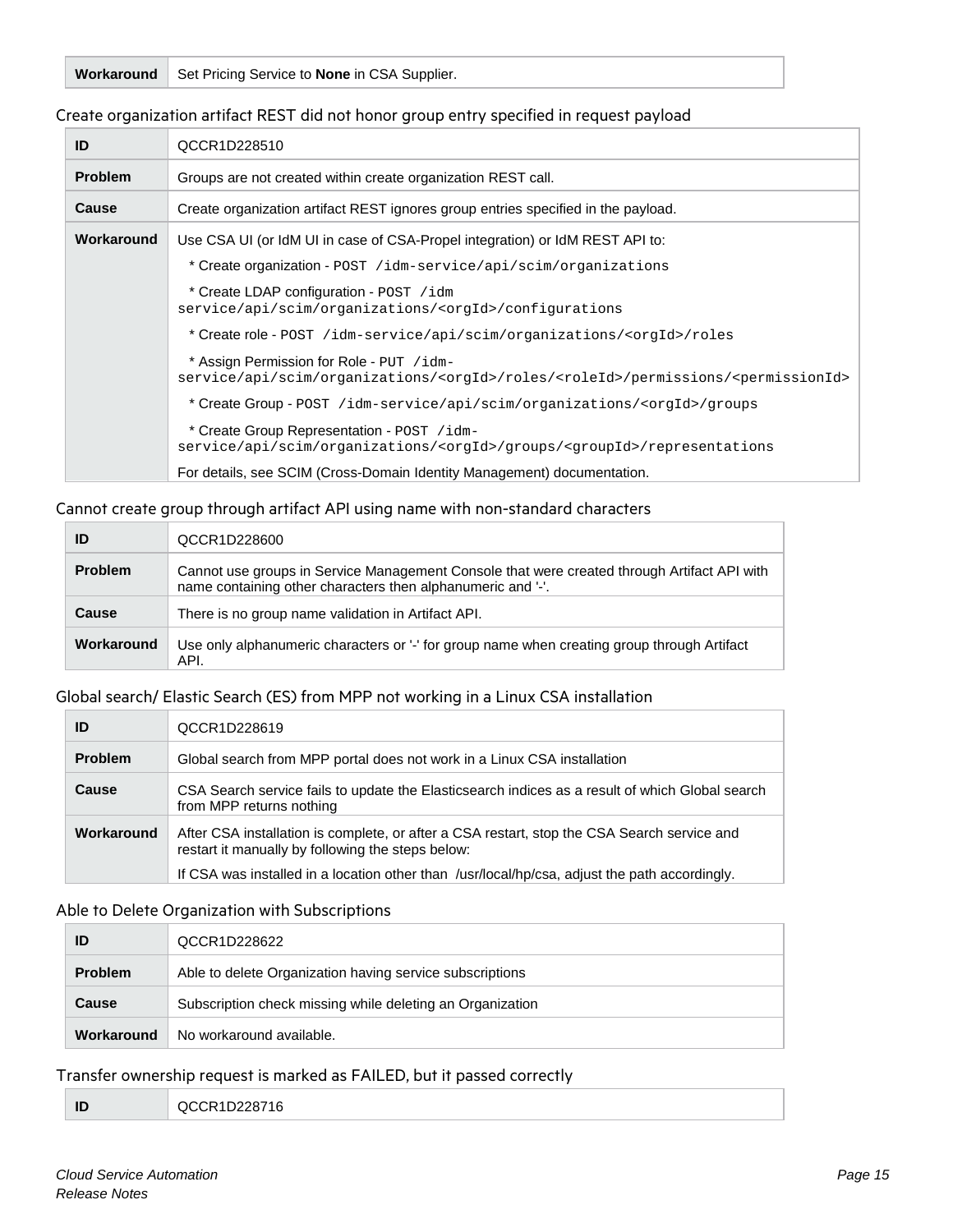| <b>Problem</b> | Transfer ownership operation fails even after the ownership is successfully transferred. It<br>happens only when the user has different name and displayname.  |  |
|----------------|----------------------------------------------------------------------------------------------------------------------------------------------------------------|--|
| <b>Cause</b>   | It is caused by implementation of checkTransferOwnershipResponse.ftl                                                                                           |  |
|                | * input message contains user's full name (User15), but user's name (user15) - comparison<br>fails (upper case vs lower case), so request is marked as failed. |  |
|                | Input message:                                                                                                                                                 |  |
|                | "flatFields" : $[$ {                                                                                                                                           |  |
|                | "id": "transferTo",                                                                                                                                            |  |
|                | "value": "User15",                                                                                                                                             |  |
|                | "type": "DROPDOWN LIST"                                                                                                                                        |  |
|                | $\vert \vert$ ,                                                                                                                                                |  |
| Workaround     | This is not functional problem. Only the message about the result of the ownership transfer is<br>wrong but the transfer is successful.                        |  |
|                | Therefore workaround is either ignoring the "failed status" of the transfer ownership or avoiding<br>usage of the users with different name and displayname.   |  |

## <span id="page-15-0"></span>Installation, Initial Configuration, Upgrade, and Uninstallation

After an HA upgrade, the Elasticsearch configuration file resets and custom changes in the elasticsearch.yml file are lost

| ID             | QCCR1D218883                                                                                                                                                                              |
|----------------|-------------------------------------------------------------------------------------------------------------------------------------------------------------------------------------------|
| <b>Problem</b> | Custom changes in Elasticsearch configuration may be discarded during an HA upgrade<br>installation.                                                                                      |
| Cause          | Product defect.                                                                                                                                                                           |
| Workaround     | Custom changes from upgraded installation are stored in a backup folder in<br>/elasticsearch/config/. Transfer custom changes from the older installation file into the<br>upgraded file. |

#### Log in to MPP using PIV card fails after upgrading from CSA 4.5 to CSA 4.6

| ID             | QCCR1D219172                                                                                                                                                                                                                   |
|----------------|--------------------------------------------------------------------------------------------------------------------------------------------------------------------------------------------------------------------------------|
| <b>Problem</b> | Log in to MPP using a personal identity verification (PIV) card fails after an upgrade from CSA<br>4.5 to CSA 4.6. This issue is seen only in Linux environments.                                                              |
| Cause          | The default HPE SSO value is incorrect in the CSA 4.5 environment prior to the upgrade. The<br>upgrade process does not properly update the idm. war file, resulting in HP SSO not<br>functioning correctly after the upgrade. |
| Workaround     | Edit the $\texttt{idm.war/WEB-INF/web.xml}$ file. Find the section below and change web. $\texttt{xml}$ to<br>hpssoConfig.xml. and then restart the CSA service:                                                               |
|                | <listener></listener>                                                                                                                                                                                                          |
|                | <listener-class>com.hp.hpsso.HpSsoContextListenerclass&gt;</listener-class>                                                                                                                                                    |
|                |                                                                                                                                                                                                                                |
|                |                                                                                                                                                                                                                                |
|                | <context-param></context-param>                                                                                                                                                                                                |
|                | <param-<br>name&gt;com.hp.sw.bto.ast.security.lwsso.conf.fileLocation</param-<br>                                                                                                                                              |
|                |                                                                                                                                                                                                                                |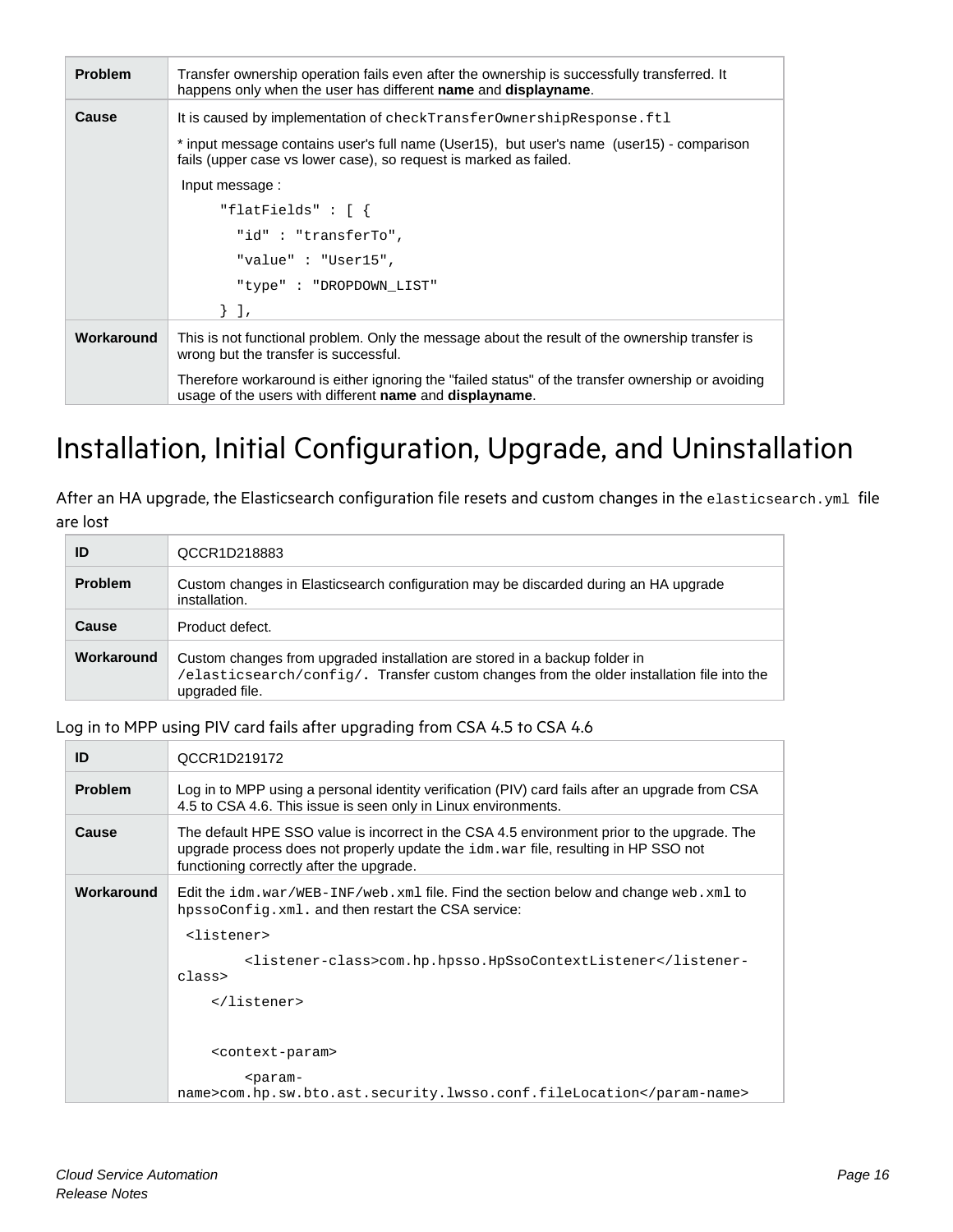| <param-value>/usr/local/hp/csa/jboss-<br/>as/standalone/deployments/idm-service.war/WEB-INF/web.xmlvalue&gt;</param-value> |
|----------------------------------------------------------------------------------------------------------------------------|
|                                                                                                                            |

In Content Store UI, filter box **does not** work for capsules installed from file system or while installing by default using CSA installation.

| ID                                                                                                                                                                         | QCCR1D227552                                                                                                                      |  |
|----------------------------------------------------------------------------------------------------------------------------------------------------------------------------|-----------------------------------------------------------------------------------------------------------------------------------|--|
| In Content Store UI, there is a mix of capsules from HPE LN and local files displayed. There is<br><b>Problem</b><br>also a filter that allows you to filter the capsules. |                                                                                                                                   |  |
|                                                                                                                                                                            | This filtering works only for capsules coming from HPE LN and does not have any effect on<br>capsules installed from local files. |  |
| Cause                                                                                                                                                                      | Filtering for local capsules is not implemented.                                                                                  |  |
| Workaround                                                                                                                                                                 | Not Applicable. Capsules from local files are always displayed. They are appended to the end of<br>the listing.                   |  |

SAML Authorization will not work for the CSA Provider, if the access control is provided at the Organization Unit (OU) Level.

| ID             | QCCR1D227598                                                                                        |
|----------------|-----------------------------------------------------------------------------------------------------|
| <b>Problem</b> | The SAML Authorization does not work if the access control is configured with the LDAP sub<br>tree. |
| <b>Cause</b>   | CSA does not support the LDAP sub tree for Access Control (ACL) when SAML is enabled.               |
| Workaround     | None                                                                                                |

## <span id="page-16-0"></span>Cloud Service Management Console

Imported topology component does not present a list of values for a multi-select Input property

| ID             | QCCR1D186068                                                                                                                                                                                                                                                                                                                                                                                                                                                                                                                                                                                  |
|----------------|-----------------------------------------------------------------------------------------------------------------------------------------------------------------------------------------------------------------------------------------------------------------------------------------------------------------------------------------------------------------------------------------------------------------------------------------------------------------------------------------------------------------------------------------------------------------------------------------------|
| <b>Problem</b> | When importing an Operations Orchestration flow in the Designs / Topology / Components area<br>of the Cloud Service Management Console, if that flow contains an Input property with Type<br>value of List of Values and From value of Prompt User from List - Selection List, the<br>resulting component imported into CSA will have a property value of type String for this Input<br>property. Instead of a list of values from which one or more can be selected, a single text input<br>will be presented to the user for this property in both the Components and Designer areas.       |
| Cause          | The Designs / Topology / Components and Designs / Topology / Designer areas of the Cloud<br>Service Management Console do not have graceful support for multi-select properties such as<br>these.                                                                                                                                                                                                                                                                                                                                                                                             |
| Workaround     | In the text input for such a property, encode the property values using the appropriate delimiter,<br>which is determined by the method the flow uses to parse the <b>Input</b> property. If the flow uses<br>the Selection List Iterate operation that is provided with the Base content pack in Operations<br>Orchestration, the delimiter (separator) is configurable and has a default of ' '. For example, the<br>values 'red', 'green', and 'blue' would be specified as 'red green blue' (unquoted) if using the<br>Selection List Iterate operation with the default separator value. |

Topology component Boolean and Integer properties are not correctly mapped to Chef Attributes.

| ID             | QCCR1D187711                                                                                                                                                                                                                                                                         |
|----------------|--------------------------------------------------------------------------------------------------------------------------------------------------------------------------------------------------------------------------------------------------------------------------------------|
| <b>Problem</b> | Topology components imported from Chef include an attributes parameter in their deploy<br>operation, allowing customization of the provisioning of the Chef recipe. Properties passed in<br>the attributes parameter are automatically converted to Strings. For example, an Integer |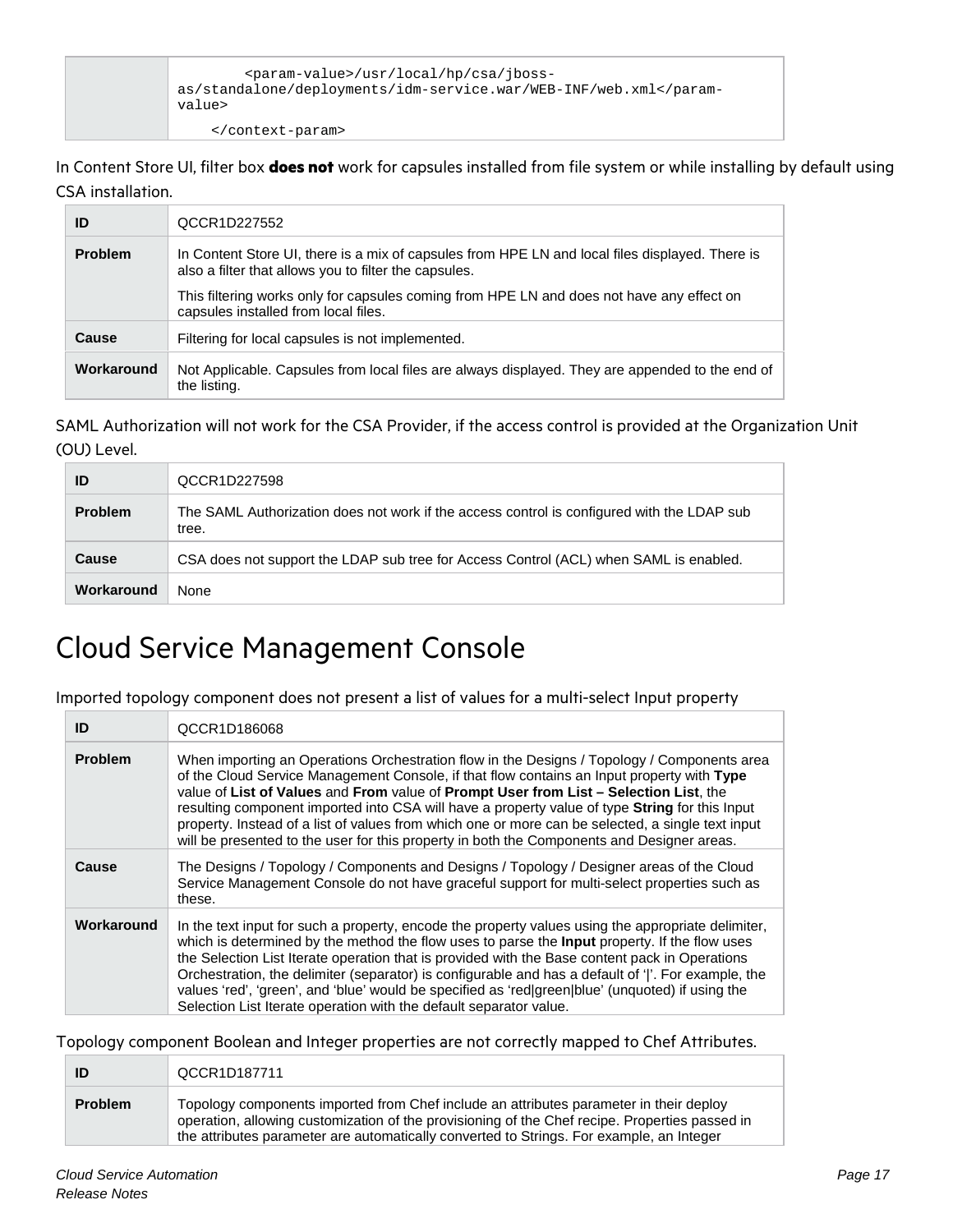|            | component property of 3306 will be converted to "3306", and a Boolean component property of<br>true will be converted to "true". If the Chef recipe is written to expect an Integer or Boolean |
|------------|------------------------------------------------------------------------------------------------------------------------------------------------------------------------------------------------|
|            | input and not a String, the provisioning of the component will fail.                                                                                                                           |
| Cause      | Product limitation.                                                                                                                                                                            |
| Workaround | The Chef recipe should be written or modified to expect String inputs.                                                                                                                         |

#### Missing String type properties in the **Property Value** text box with Firefox and Chrome browsers.

| ID             | QCCR1D224553                                                                                                                                                                                                                   |
|----------------|--------------------------------------------------------------------------------------------------------------------------------------------------------------------------------------------------------------------------------|
| <b>Problem</b> | When creating or editing a string property on a component type or component template in the<br>Designs / Sequenced / Components areas of the Cloud Service Management Console, the<br>Property Value input may not be visible. |
| Cause          | Product defect.                                                                                                                                                                                                                |
| Workaround     | Close the dialog and refresh the current page. Re-open the dialog again.                                                                                                                                                       |

#### Featured Category list is blank when an organization is created

| ID             | CR1D226494                                                                                                     |
|----------------|----------------------------------------------------------------------------------------------------------------|
| <b>Problem</b> | The Featured Category list is empty for a newly created organization                                           |
| Cause          | The organization data synchronization is not complete after a new organization is created in<br>IDM tables.    |
| Workaround     | After the synchronization is completed, the catalogs and featured category list will appear. (~30)<br>seconds) |

#### Source column in Operation Console still points to old Resource Offering and is not replaced with new Resource Offering for **Service Instance Upgrade** phase.

| ID             | QCCR1D 226184                                                                                                                                                                                                                                                                                                                         |
|----------------|---------------------------------------------------------------------------------------------------------------------------------------------------------------------------------------------------------------------------------------------------------------------------------------------------------------------------------------|
| <b>Problem</b> | In Operation Console for Service Instance Upgrade:                                                                                                                                                                                                                                                                                    |
|                | 1. Existing actions display name get changed after upgrade                                                                                                                                                                                                                                                                            |
|                | 2. Source column shows original Resource Offering display name for upgrading actions instead<br>of its own Resource Offering display name                                                                                                                                                                                             |
| Cause          | If the Resource Offering for upgrade was created by doing save as from the original Resource<br>Offering and Initializing, Reserving, and Deploying lifecycle actions are kept as is, but display<br>name is being modified for them. In that case all the existing actions would get new display<br>name from new Resource Offering. |
| Workaround     | No Workaround is available.                                                                                                                                                                                                                                                                                                           |

#### Cannot use 'Look Up User' feature when user search base is not configured correctly.

| ID      | QCCR1D 227645                                                                                                                                                                                                                                                                                                                          |
|---------|----------------------------------------------------------------------------------------------------------------------------------------------------------------------------------------------------------------------------------------------------------------------------------------------------------------------------------------|
| Problem | In Cloud Service Management Console under Organizations tile, select your organization-><br>LDAP configuration page.                                                                                                                                                                                                                   |
|         | If user navigates to "Look Up User" button at the bottom of the screen and then provide an<br>username for search, (For example: user1) [not part of the configured User Search Base], the<br>user will be prompted with an error message - "A user could not be found in the configured<br>LDAP directory with a user name of user1". |
|         | This message is not very clear or does not provide a hint for the user to re-configure the right<br>group in User Search Base.                                                                                                                                                                                                         |
| Cause   | <b>Product Defect</b>                                                                                                                                                                                                                                                                                                                  |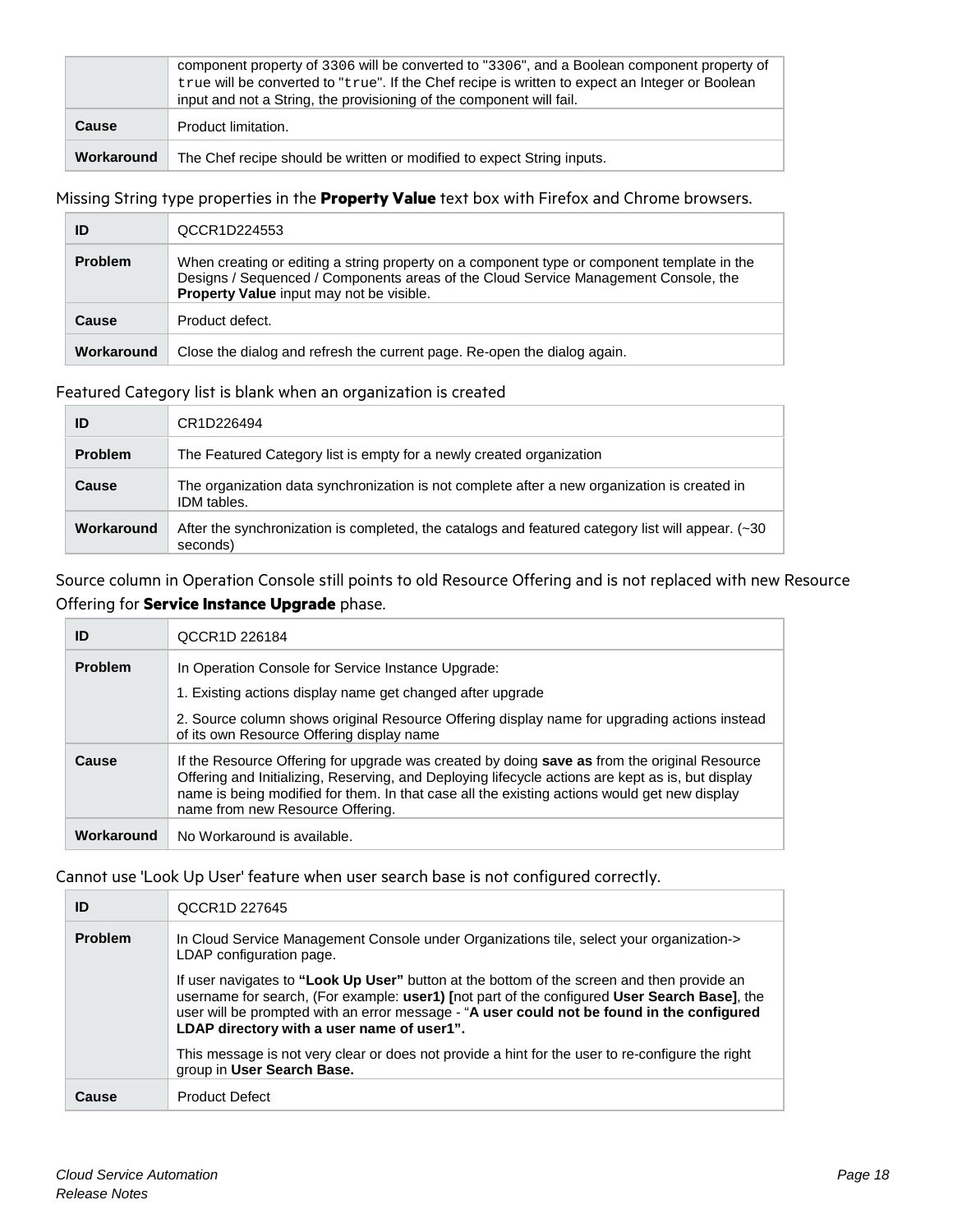|  | <b>Workaround</b> Please check, if the user being searched from <b>Look Up User</b> is part of the group provided in<br><b>User Search Base field.</b> |
|--|--------------------------------------------------------------------------------------------------------------------------------------------------------|
|--|--------------------------------------------------------------------------------------------------------------------------------------------------------|

Aggregation Fails when Sequential Design Resource Offering Contains Public Actions

| ID         | QCCR1D 228391                                                                                                                                                                                                                                                                                            |
|------------|----------------------------------------------------------------------------------------------------------------------------------------------------------------------------------------------------------------------------------------------------------------------------------------------------------|
| Problem    | It is not possible to aggregate a design that has 'vCenter Simple Compute - Server Flex CPU'<br>and 'vCenter Simple Compute - Server Flex Memory' public actions assigned as User<br>Operations on Resource Offering and used on Component in design.                                                    |
| Cause      | Wrong model values containing nulls for the available values on 'vCenter Simple Compute -<br>Server Flex CPU' and 'vCenter Simple Compute - Server Flex Memory' public actions added on<br>resource offering. Also, there is no check for these null values in CSA Adapter when converting<br>to Propel. |
| Workaround | No workaround available.                                                                                                                                                                                                                                                                                 |

### <span id="page-18-0"></span>Marketplace Portal

HPE Cloud Optimizer (CO) is required for the Monitor Feature function to be realized in CSA 4.7. However, CO will not be released until after CSA 4.7. Support Matrix Needs To Be Updated To Include CO after the release.

| ID             | QCCR1D227675                                                                                                                                                                                                           |
|----------------|------------------------------------------------------------------------------------------------------------------------------------------------------------------------------------------------------------------------|
| <b>Problem</b> | Infrastructure monitoring health status information is not available for infrastructure servers in<br>Market place portal and Server Management Console even after configuring the Cloud<br>Optimizer provider.        |
| Cause          | This feature cannot be enabled with the current version of Cloud Optimizer.                                                                                                                                            |
| Workaround     | If you are subscribed for email notifications of CSA 4.7 documentation updates, you will be<br>notified when the CSA 4.7 Support Matrix is updated with information about the supported<br>version of Cloud Optimizer. |

#### Unable to launch MPP ORG created with special character-2894

| ID             | QCCR1D228293                                                                                                                   |
|----------------|--------------------------------------------------------------------------------------------------------------------------------|
| <b>Problem</b> | Unable to launch MPP ORG created with special character-2894.                                                                  |
| <b>Cause</b>   | Customers with already existing special character organization names will not be able to access<br>MPP after upgrading to 4.7. |
| Workaround     | Change the organization name – Do not include special characters.                                                              |

#### Cannot launch the show performance page using SSO from MPP

| ID             | QCCR1D228672                                                                  |
|----------------|-------------------------------------------------------------------------------|
| <b>Problem</b> | Cannot launch the show performance page using SSO from MPP.                   |
| <b>Cause</b>   | SSO token is not passed correctly.                                            |
| Workaround     | User can login to Cloud Optimizer manually by entering username and password. |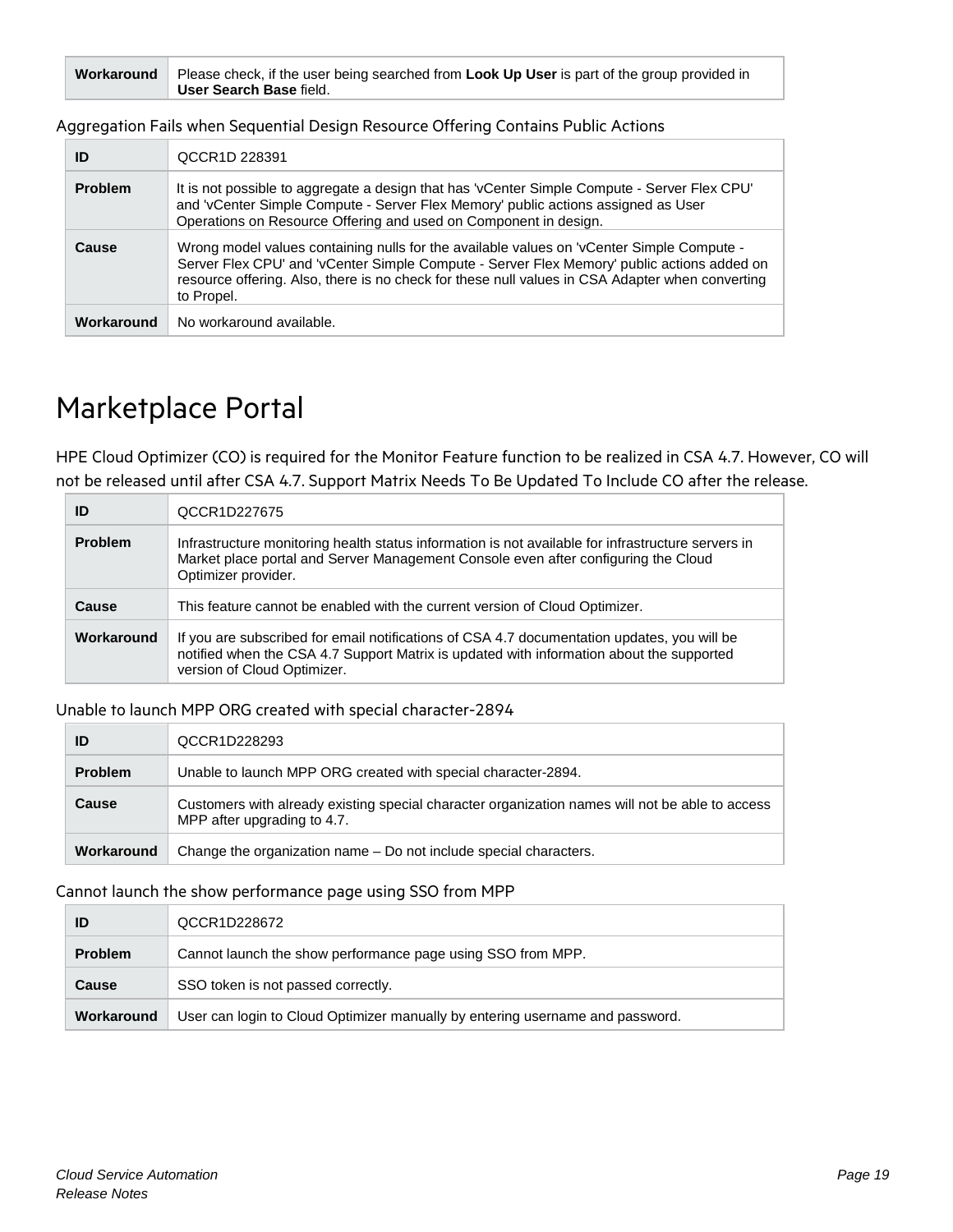## <span id="page-19-0"></span>Online Help

| ID             | QCCR1D228726                                                                                   |
|----------------|------------------------------------------------------------------------------------------------|
| <b>Problem</b> | Launching help content for adding upgrade path in offerings throws page not found error.       |
| <b>Cause</b>   | No topic ID is defined for the help icon on that dialog.                                       |
| Workaround     | Open the help and navigate to Deploy > Offerings > Upgradability for a topic on upgradability. |

Launching help content for adding upgrade path in offerings throws page not found error.

# <span id="page-19-1"></span>Deprecation Announcements

# <span id="page-19-2"></span>Delegated topology service components

Delegated topology service components have been deprecated in HPE CSA since version 4.60. A delegated topology service component is only available if you have upgraded from HPE CSA version 4.50 or earlier AND a delegated topology service component was configured in version 4.50 or earlier. Delegated topology service components cannot be created in HPE CSA version 4.60 or later. Sequenced designs with delegated topology service components cannot be created and should not be copied, imported, or cloned in HPE CSA 4.60 or later.

## <span id="page-19-3"></span>Operations Orchestration version 9.07 support

Support for Operations Orchestration (OO) 9.07 will be deprecated in a future release.

# <span id="page-19-4"></span>End-of-Support Announcements

# <span id="page-19-5"></span>"Select Resource Pool from Provider" internal action

The previously deprecated internal action, "Select Resource Pool from Provider," has been removed. Use the "Select Resource Provider and Pool" action in conjunction with the "Build Resource Provider and Pool List" action in place of this action.

# <span id="page-19-6"></span>Service Designs and Content Packs

Support for the following service designs and Operations Orchestration content packs has now ended. CSA 4.50 was the last release to support this content. The content will not be available in future CSA releases; instead, use content that is either included as part of the product content Installer or visit the HPE Live Network a[t https://hpln.hpe.com/node/143/cc](https://hpln.hpe.com/node/143/cc) for the latest content capsules compatible with your environment.

```
CSAKit-4.5/Content Archives/sequenced/matrix operating 
environment/CSA_BP_MOE_COMPUTE_ADM_SITESCOPE_UCMDB_v3.20.00.zip
CSAKit-4.5/Content Archives/sequenced/matrix operating 
environment/CSA_BP_MOE_COMPUTE_ADM_v3.20.00.zip
CSAKit-4.5/Content Archives/sequenced/matrix operating 
environment/CSA_BP_MOE_COMPUTE_CUSTOM_PROVIDER_SELECTION_v3.20.00.zip
CSAKit-4.5/Content Archives/sequenced/matrix operating 
environment/CSA_BP_MOE_COMPUTE_DMA_JBOSS_SITESCOPE_UCMDB_v3.20.00.zip
```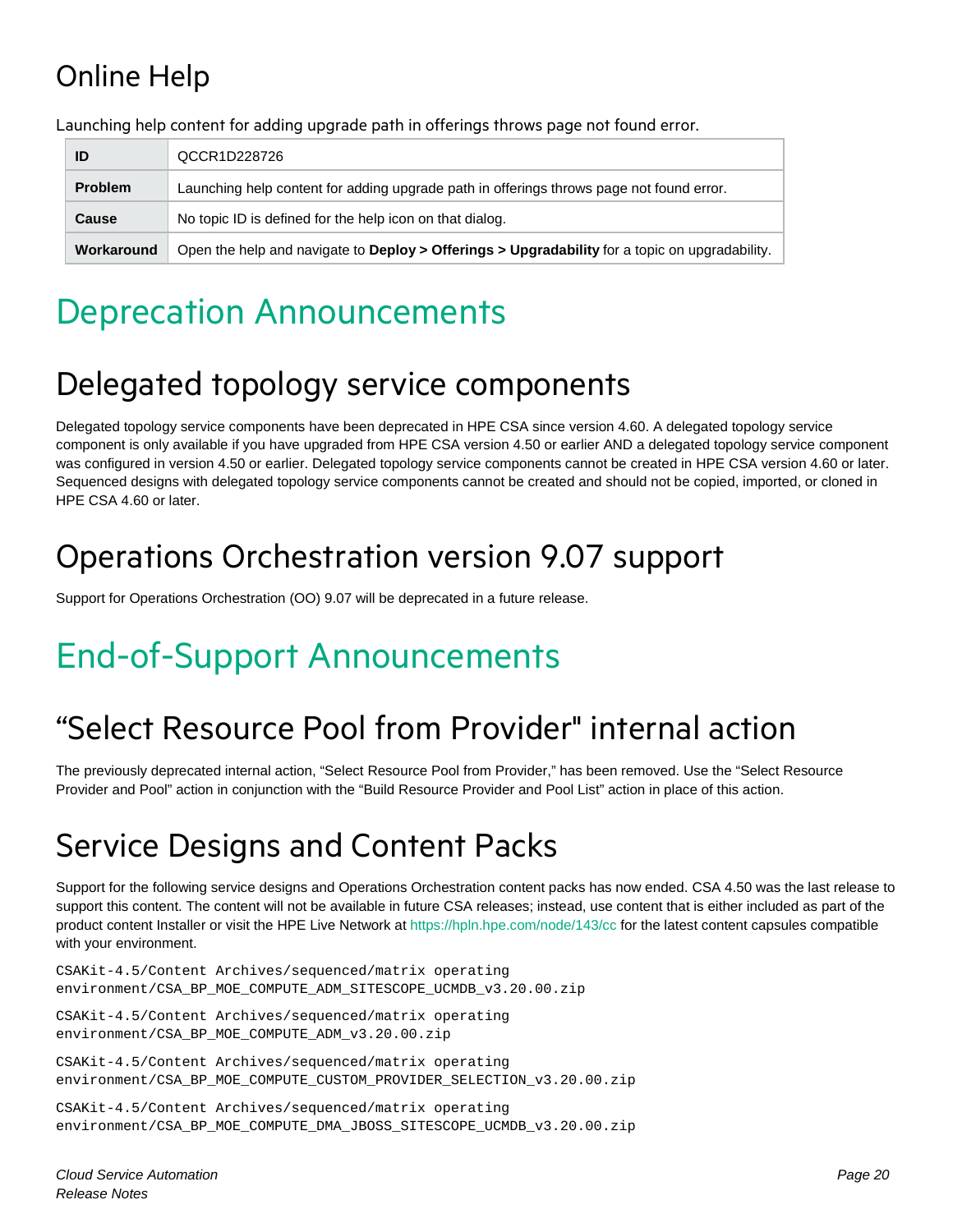| CSAKit-4.5/Content Archives/sequenced/matrix operating<br>environment/CSA_BP_MOE_COMPUTE_DMA_JBOSS_v3.20.00.zip            |
|----------------------------------------------------------------------------------------------------------------------------|
| CSAKit-4.5/Content Archives/sequenced/matrix operating<br>environment/CSA_BP_MOE_COMPUTE_MT_v3.20.00.zip                   |
| CSAKit-4.5/Content Archives/sequenced/matrix operating<br>environment/CSA BP MOE COMPUTE SITESCOPE UCMDB v3.20.00.zip      |
| CSAKit-4.5/Content Archives/sequenced/matrix operating<br>environment/CSA BP MOE COMPUTE SOAPV4 v3.20.00.zip               |
| CSAKit-4.5/Content Archives/sequenced/matrix operating<br>environment/CSA_BP_MOE_COMPUTE_STANDALONE_DMA_JBOSS_v3.20.00.zip |
| CSAKit-4.5/Content Archives/sequenced/matrix operating environment/CSA BP MOE COMPUTE v3.20.00.zip                         |
| CSAKit-4.5/Content Archives/sequenced/network automation/CSA_BP_NA_VIRTUAL_NETWORK_v3.20.00.zip                            |
| CSAKit-4.5/Content Archives/sequenced/openstack/CSA_BP_OPENSTACK_HPCS_COMPUTE_v3.20.00.zip                                 |
| CSAKit-4.5/Content Archives/sequenced/vmware<br>vcenter/CSA_BP_VCENTER_COMPUTE_ADM_SITESCOPE_UCMDB_v3.20.00.zip            |
| $CSAKit-4.5/Content Archives/sequenced/vmware vector/CSA BP VCENTER COMPUTE ADM_V3.20.00.zip$                              |
| CSAKit-4.5/Content Archives/sequenced/vmware<br>vcenter/CSA_BP_VCENTER_COMPUTE_CASCADED_OPTIONS_v3.20.00.zip               |
| CSAKit-4.5/Content Archives/sequenced/vmware<br>vcenter/CSA_BP_VCENTER_COMPUTE_CUSTOM_POOL_SELECTION_v3.20.00.zip          |
| CSAKit-4.5/Content Archives/sequenced/vmware<br>vcenter/CSA_BP_VCENTER_COMPUTE_DEPENDENT_OPTIONS_v3.20.00.zip              |
| CSAKit-4.5/Content Archives/sequenced/vmware<br>vcenter/CSA_BP_VCENTER_COMPUTE_DMA_JBOSS_SITESCOPE_UCMDB_v3.20.00.zip      |
| CSAKit-4.5/Content Archives/sequenced/vmware vcenter/CSA_BP_VCENTER_COMPUTE_DMA_JBOSS_v3.20.00.zip                         |
| CSAKit-4.5/Content Archives/sequenced/vmware<br>vcenter/CSA BP VCENTER COMPUTE DYNAMIC OPTIONS v3.20.00.zip                |
| CSAKit-4.5/Content Archives/sequenced/vmware<br>vcenter/CSA_BP_VCENTER_COMPUTE_FAILURE_HANDLING_v3.20.00.zip               |
| CSAKit-4.5/Content Archives/sequenced/vmware vcenter/CSA BP VCENTER COMPUTE MODIFY v3.20.00.zip                            |
| CSAKit-4.5/Content Archives/sequenced/vmware<br>vcenter/CSA_BP_VCENTER_COMPUTE_SA_SOFTWARE_POLICIES_v3.20.00.zip           |
| CSAKit-4.5/Content Archives/sequenced/vmware<br>vcenter/CSA_BP_VCENTER_COMPUTE_SITESCOPE_MODIFY_v3.20.00.zip               |
| CSAKit-4.5/Content Archives/sequenced/vmware<br>vcenter/CSA_BP_VCENTER_COMPUTE_SITESCOPE_UCMDB_v3.20.00.zip                |
| CSAKit-4.5/Content Archives/sequenced/vmware<br>vcenter/CSA_BP_VCENTER_COMPUTE_STANDALONE_DMA_JBOSS_v3.20.00.zip           |
| CSAKit-4.5/Content Archives/sequenced/vmware vcenter/CSA_BP_VCENTER_COMPUTE_v3.20.00.zip                                   |
| CSAKit-4.5/Content Archives/topology/amazon ec2/CSA_BP_AMAZON_EC2_INFRA_v4.10.00.zip                                       |
| CSAKit-4.5/Content Archives/topology/vmware vcenter/CSA_BP_VCENTER_COMPUTE_v4.10.00.zip                                    |
| CSAKit-4.5/Content Archives/topology/vmware vcenter/CSA_BP_VCENTER_HPSA_LAMP_STACK_v4.10.00.zip                            |
| $CSAKit-4.5/00$ Flow Content/10X/oo10-csa-cp-4.50.0000.jar                                                                 |
| CSAKit-4.5/00 Flow Content/9X/CSA-4_10-ContentInstaller.jar                                                                |